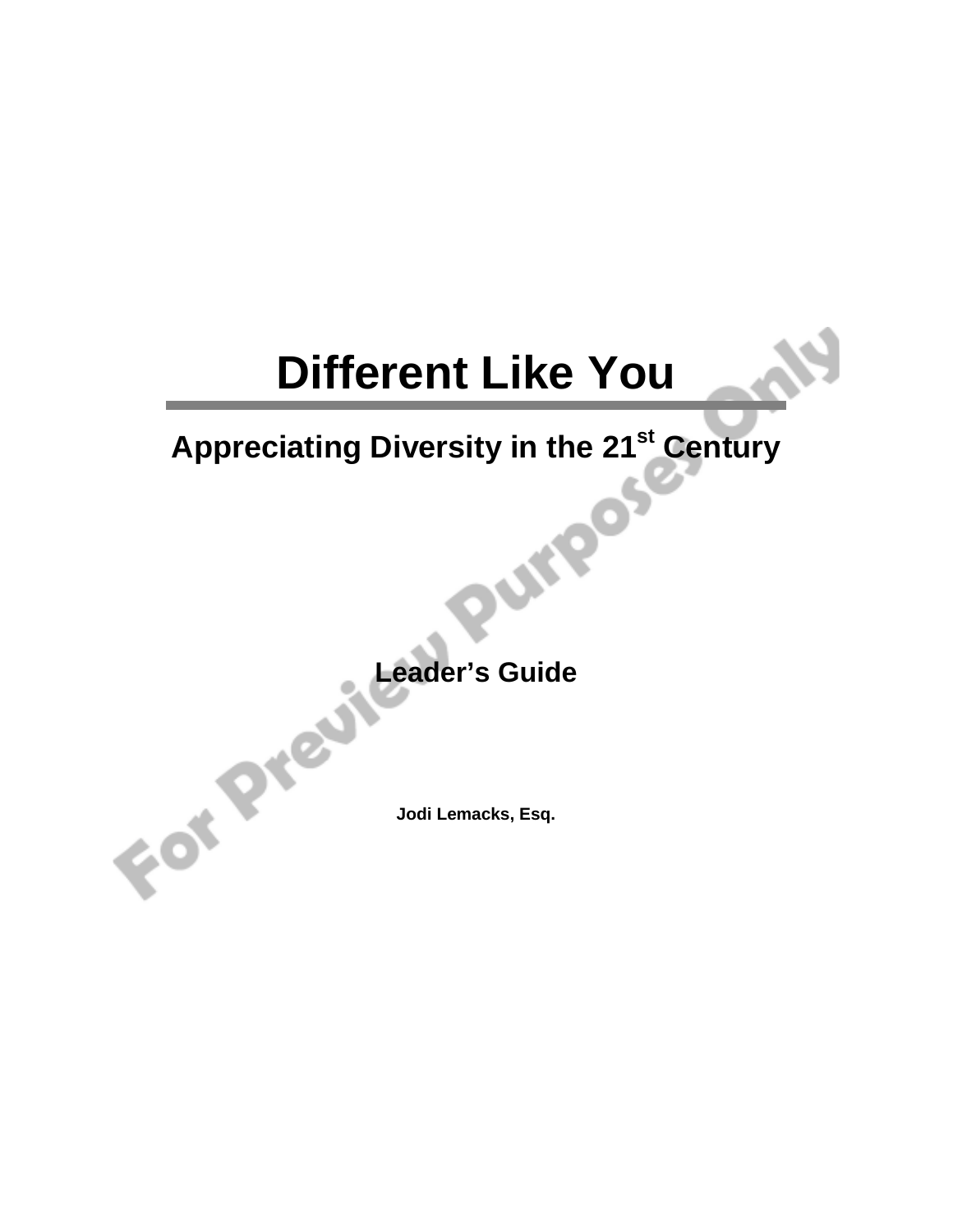Copyright © 2001, Edge Training Systems, Inc.



Production services by Anctil Virtual Office Editorial services by Robie Grant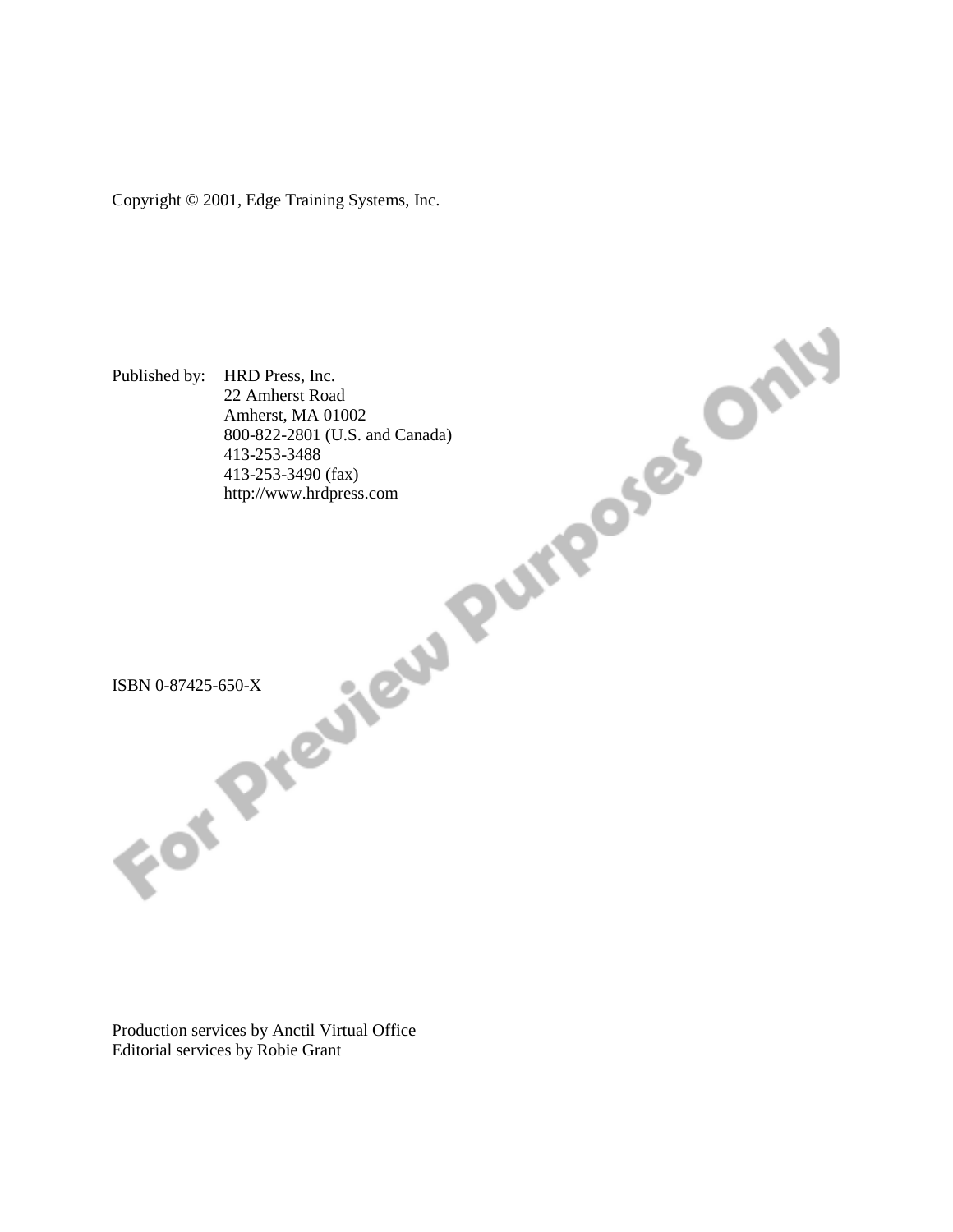# **Disclaimer**

The materials presented in this training program are in no way intended to provide any legal advice. For legal advice on diversity issues, please consult your in-house counsel or an attorney that handles employment issues. You can find one by calling your state Bar Association.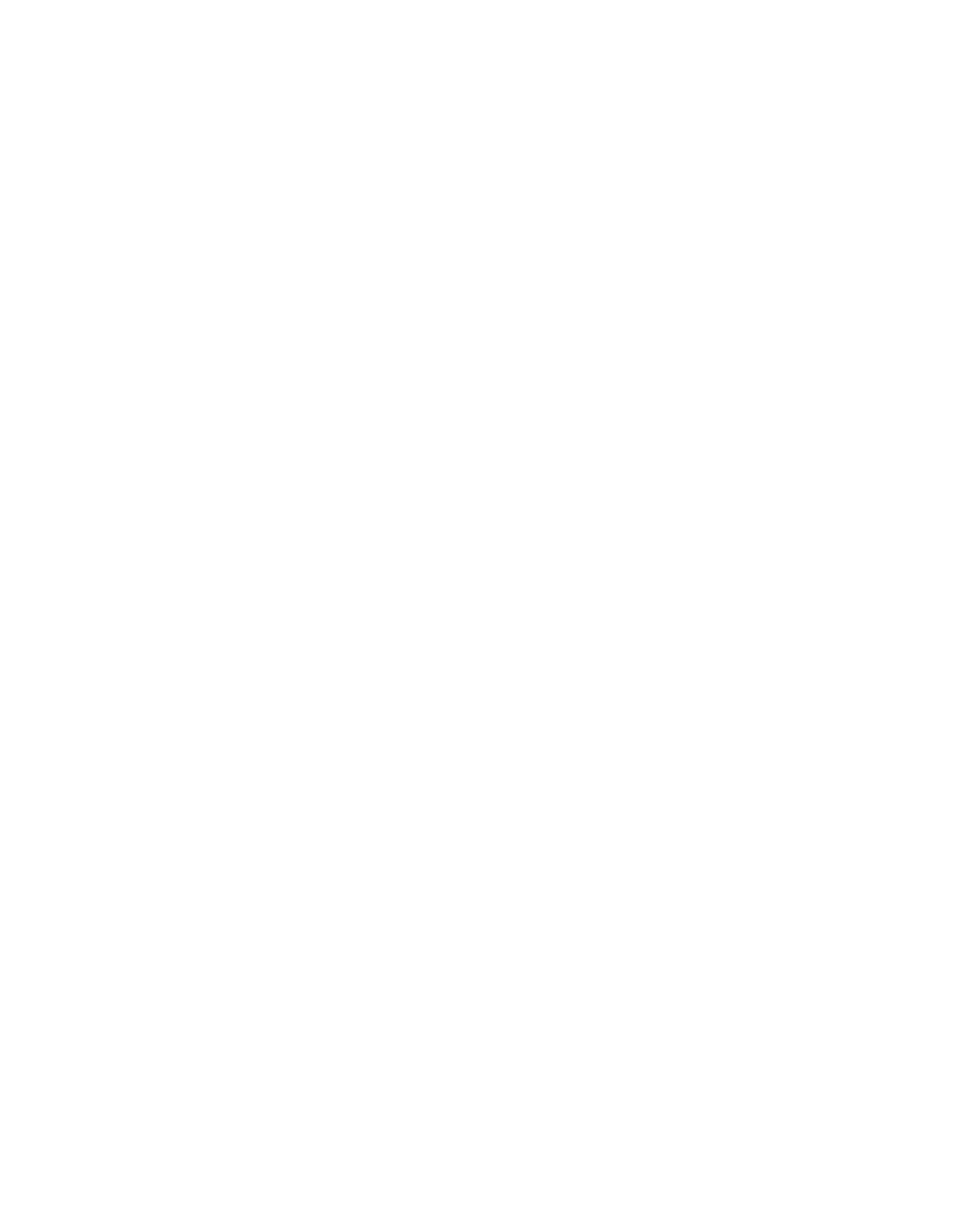# **Table of Contents**

|                                                                                                                                                                                                                               | - 1            |
|-------------------------------------------------------------------------------------------------------------------------------------------------------------------------------------------------------------------------------|----------------|
|                                                                                                                                                                                                                               |                |
|                                                                                                                                                                                                                               |                |
|                                                                                                                                                                                                                               |                |
|                                                                                                                                                                                                                               |                |
|                                                                                                                                                                                                                               |                |
|                                                                                                                                                                                                                               |                |
|                                                                                                                                                                                                                               |                |
|                                                                                                                                                                                                                               |                |
|                                                                                                                                                                                                                               | $\overline{4}$ |
|                                                                                                                                                                                                                               |                |
|                                                                                                                                                                                                                               | 7              |
|                                                                                                                                                                                                                               | 7              |
|                                                                                                                                                                                                                               | 7              |
|                                                                                                                                                                                                                               | $\overline{7}$ |
|                                                                                                                                                                                                                               | -7             |
|                                                                                                                                                                                                                               |                |
|                                                                                                                                                                                                                               | 8              |
|                                                                                                                                                                                                                               | 8              |
|                                                                                                                                                                                                                               | 8              |
|                                                                                                                                                                                                                               | 8              |
|                                                                                                                                                                                                                               | 9              |
|                                                                                                                                                                                                                               | 9              |
|                                                                                                                                                                                                                               |                |
|                                                                                                                                                                                                                               |                |
|                                                                                                                                                                                                                               |                |
|                                                                                                                                                                                                                               |                |
|                                                                                                                                                                                                                               |                |
| She's a Jerk! [10] 10 and 10 and 10 and 10 and 10 and 10 and 10 and 10 and 10 and 10 and 10 and 10 and 10 and 10 and 10 and 10 and 10 and 10 and 10 and 10 and 10 and 10 and 10 and 10 and 10 and 10 and 10 and 10 and 10 and |                |
|                                                                                                                                                                                                                               |                |
|                                                                                                                                                                                                                               |                |
|                                                                                                                                                                                                                               |                |
|                                                                                                                                                                                                                               | 19             |
|                                                                                                                                                                                                                               |                |
|                                                                                                                                                                                                                               |                |
|                                                                                                                                                                                                                               |                |
|                                                                                                                                                                                                                               |                |
|                                                                                                                                                                                                                               |                |
|                                                                                                                                                                                                                               |                |
|                                                                                                                                                                                                                               |                |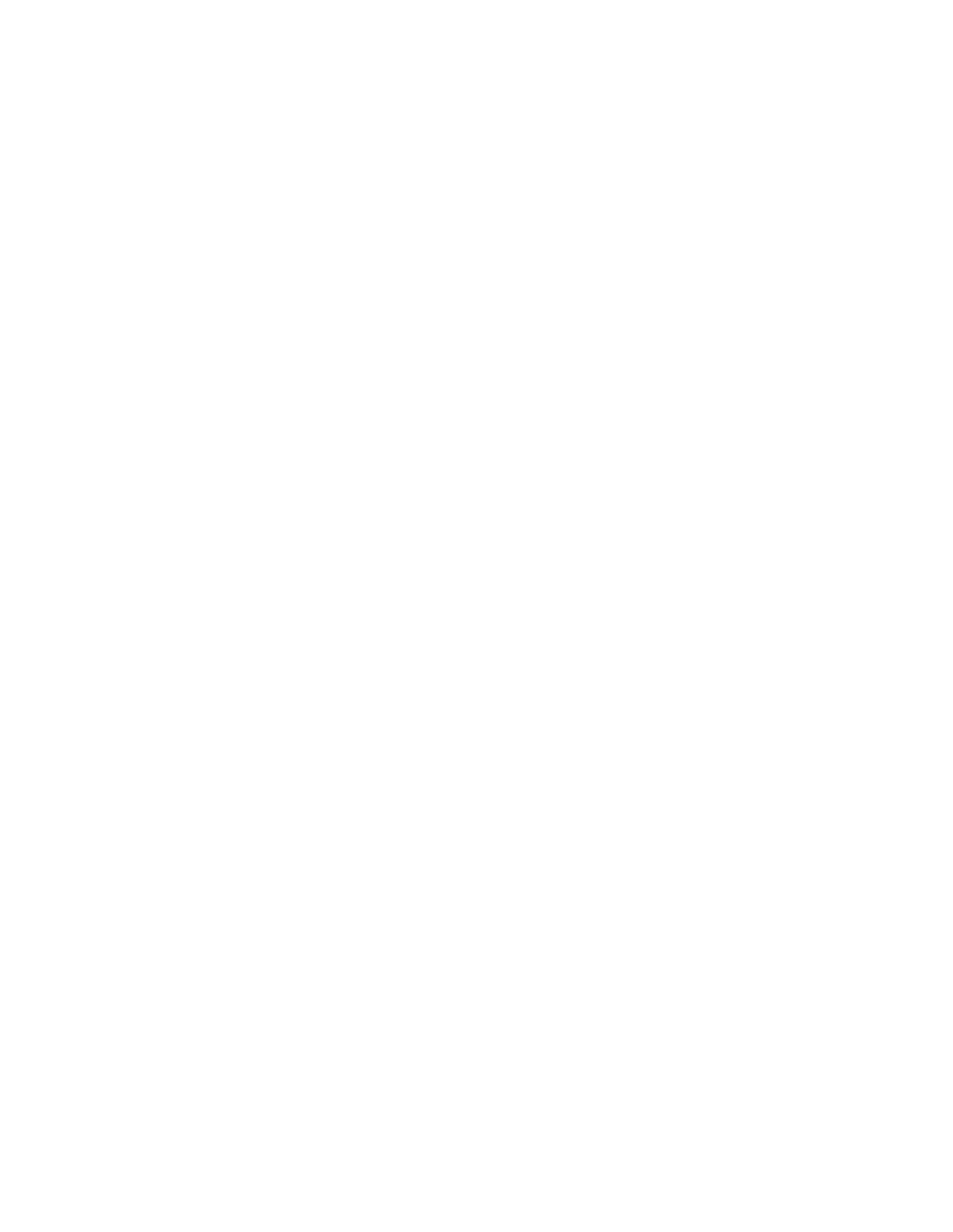# **Introduction**

Most of us have heard a lot about workforce diversity lately; we may even have attended a diversity training program of some sort. Despite all the talk and commotion, many of us still are wondering what diversity means to our organization, and why we should care. We need to know what workforce diversity will mean to each of us, individually, in the  $21<sup>st</sup>$  century.

In the  $21<sup>st</sup>$  century "diversity training" will mean much more than learning about differences and finding ways to like those who are different. The concept of diversity must go beyond encompassing aspects of individual uniqueness such as age or generational group, religion, economic status, education, disability, cultural differences, and family make-up, and further evolve to encompass all of the talents, preferences, affiliations, intelligence, and experiences that make each one of us unique as individuals.

Workforce diversity in the 21<sup>st</sup> century will focus less on what a group of people can be identified with, and focus more on the unique diversity of each individual as our organization's most valuable resource: its human capital.

### **Program Objectives**

We recommend that you write these on flipchart paper and place them in a location for all to see during your training session.

Upon completion of this program, you will:

- Have an awareness of diversity issues and the need for diversity training.
- Understand the importance of acceptance and appreciation of differences between us.
- Examine your own stereotypes and prejudices and how these impact your behavior.
- Become aware of changing demographics, buying power, and other factors that require us to change the way in which we work.
- Understand barriers to accepting diversity, and how they might impact us.
- Be able to communicate more effectively with people who are different from you.
- Learn steps to take to handle conflict:
	- Finding the true Source of the conflict
	- Discovering the Objectives of the task to be accomplished
	- Determining the Responsibilities of each person involved in the task
	- Making sure each Task is accounted for

### **Preparation**

In order for participants to be more accepting of diversity training, it is often helpful to determine ahead of time what your organization is doing to promote diversity issues. For example, if your organization is recruiting from diverse groups of individuals to keep up with the changing market, if they are doing diversity training for *all* people in the organization, or if your organization has flex time for families with different make-ups, you may want to make a note of this so you can inform your participants. This makes the participants feel like diversity is an important objective for your organization rather than simply something your organization is doing so that they can say they have done something about diversity issues.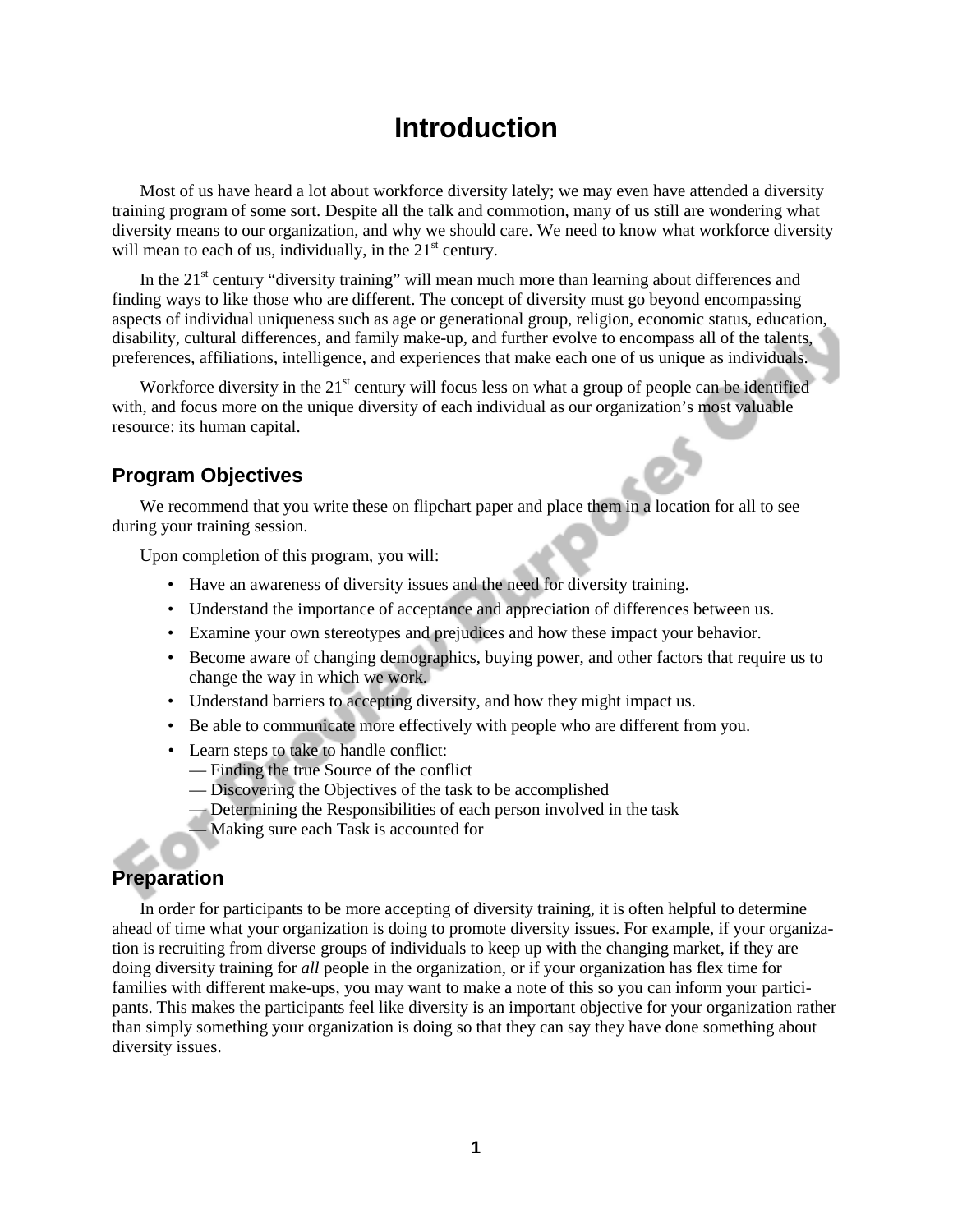Secondly, if you have control over the class make-up, you may want to have people from all levels of the organization in your training session. This not only reinforces that diversity training is being taken seriously, it allows for diverse perspectives and ideas about the issues presented.

In addition, the topics covered in this training session may elicit strong emotions. For example, many people feel strongly about quota systems and the possibility that someone was promoted for other reasons than being truly qualified. It is important that you, as the trainer, be prepared to handle these issues by staying objective rather than becoming defensive or choosing sides. Watch out for questions that begin with, "Don't you think . . .," asking you to agree or disagree. The best response for a question like this would be to ask the participant how he or she feels about the issue. Another tool to use for heated discussion is to reflect back or paraphrase what the participant says to you in order to make him or her accountable for his or her own feelings and beliefs. In any event, if things start to get out of hand, take a break so that your participants can calm down.

Finally, there are some key steps and important ideas presented in the video. You may want to make overhead transparencies or write key points out on flipchart paper. You might also look on the Edge Training Systems website for updated support materials from time to time.

### **Training Options**

Form

*Different Like You* can be presented in a variety of formats. As the facilitator, you should examine each option and use the one that best fits your organization. Suggested training options include:

- After some short introductory remarks, have the training participants view *Different Like You.* Have an in-house expert discuss the video, the organization's policy, and what the organization is doing about diversity issues, and the law related to diversity issues.
- After introductory material, the facilitator shows *Different Like You.* After scenarios are viewed that might elicit discussion, the facilitator stops the video and has small subgroups discuss what happened in each scenario, what barriers might be present, and possible solutions. Then the small groups present their ideas to the larger group for discussion.
- Follow along with this Leader's Guide and have participants complete suggested exercises.
- The trainer could develop other potential "on the job" scenarios with participant input and have the group discuss potential solutions.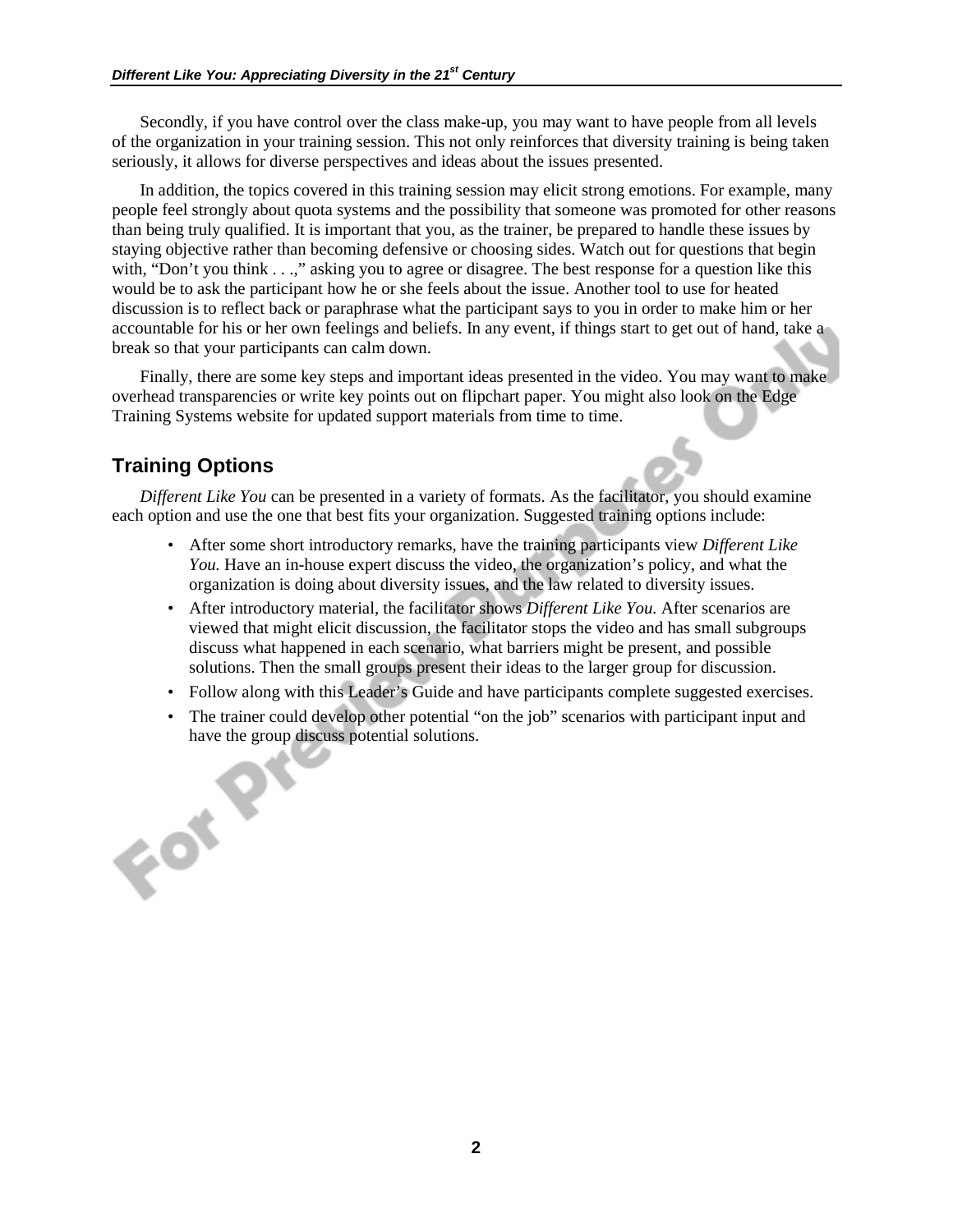# **The Training Session**

*Below is suggested script for the facilitator. These are suggestions only. Please customize this script for your organization and for your personal training style. Please also be aware that there are several more exercises and there is also more information in the participant's material that you might choose to use. We did not include this in the Leader's Guide for fear that the program would be too long.* 

### **Introduction**

**Say:** Many of us are hearing a lot about diversity lately. Most of us have also been given some information about diversity issues in our jobs. The question I would like you to answer is:

What is diversity training?

You can have the groups answer out loud or in subgroups. You may want to record answers on flipchart paper. Some common answers are:

- "Diversity training is where I learn to like people who are from different cultures."
- "Diversity training teaches us about the differences between us. We then learn how to get along with those who are different."
- "Diversity training is something I have to do if I want to move up in my organization."
- "Diversity training is something my organization is doing to look good."
- "Diversity training is touchy-feely training where white men are usually made to look bad."
- "Diversity training is a big waste of time. People feel the way they feel, and no training session is going to change that."
- **Say:** Now let's watch a video called *Different Like You* to see what others have to say about diversity training.

Show the video, *Different Like You.*

**Say:** Now that we have seen the video, let's answer this question:

Why do we do diversity training?

You will probably want to have participants answer this question out loud and again record answers. Make sure there are answers on the list that cover the changing demographics, the changing market and buying power, loss of productivity and employees if we don't accept and appreciate diversity, and keeping the organization successful by keeping up with the times. This material is all found in the participant's material as well as on the video.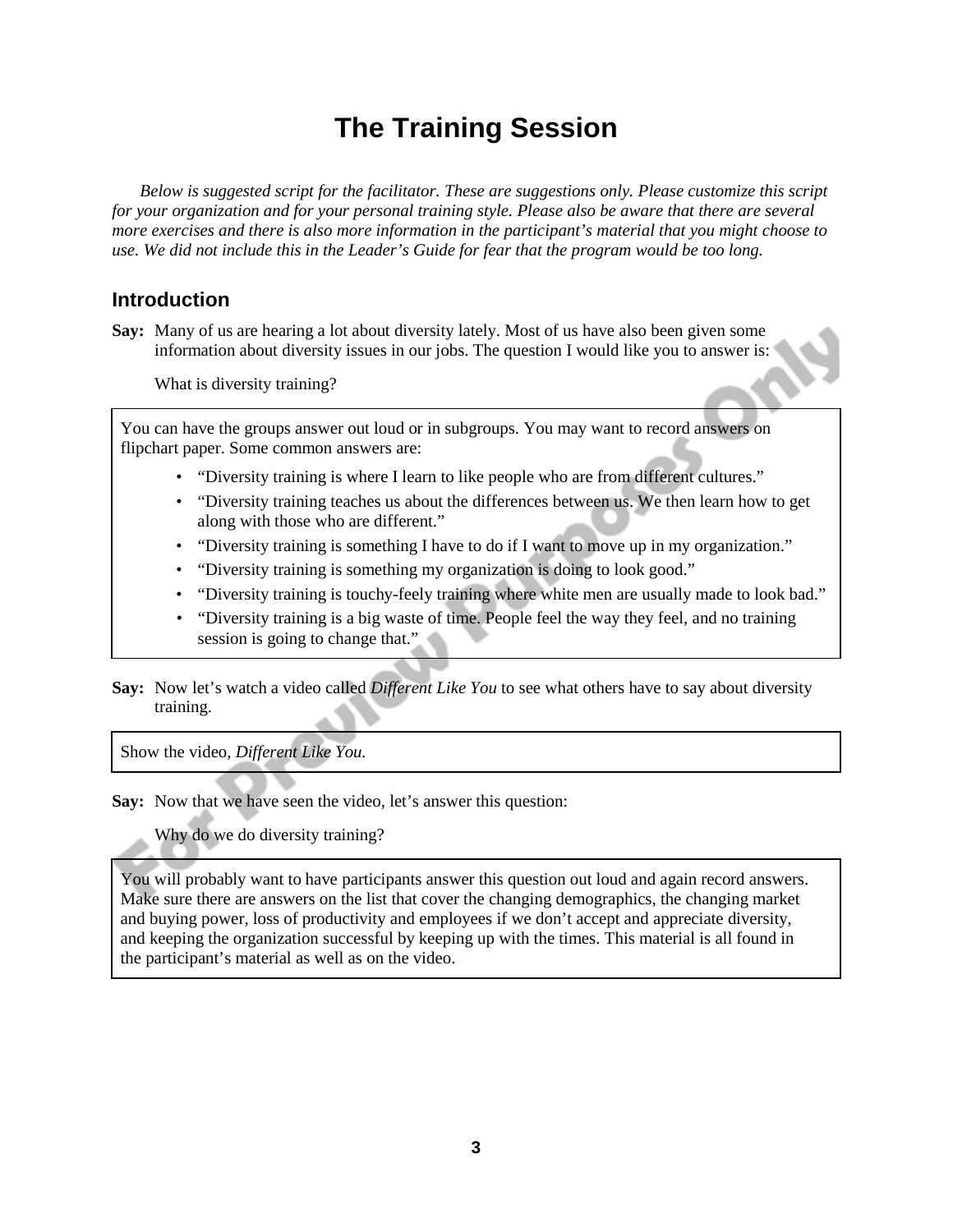**Say:** It is critical that organizations of every type and size meet the changing realities of today's workforce. Today, some organizations are losing huge amounts of money due to loss of productivity, inability to retain employees, and even lawsuits. This is happening because these organizations have not updated their ways of working to keep up with the rapid changes in the workforce and in the markets of the  $21<sup>st</sup>$  century.

 We must each do our part to become better employees and to create a work environment that fosters respect and values the ideas and contributions of fellow employees. But how do we do this?

 The first step is to become aware of our own actions and behaviors that impact our organization, and to learn to accept and appreciate the diversity in our organization.

### **Why Diversity Training: The Building Blocks of the Respectful Workplace**

**Say:** It is essential that we work in a harassment-free environment where each employee is valued and respected. This respectful workplace is built on a foundation of very important principles.

### **Equality**

**Say:** Equality is required by law and ethically what is right. A lack of equality is discrimination. Think about instances of inequality or discrimination in your workplace. What are the effects of this inequality?

### **Accepting Differences**

**Say:** While it is important to realize that all people should be given an equal right to make the best use of their skills in their workplace, diversity training is not just about avoiding lawsuits and doing what is morally right. We must begin to *accept differences* between ourselves and others so that we can be better, more productive employees. When we do our part to create a workplace that accepts differences, we become more valuable employees to our organization.

### **Different from What?**

**Say:** In order to truly accept differences we must ask ourselves exactly what these differences are. To do this, please turn to the worksheet entitled, "Different from What?" and do the following exercise:

 In this program we are talking about differences in people for diversity training purposes. Right now, take a moment to imagine people who have these differences. Please answer this question: "These people who are different are different from what?"

The answer most likely is, "Different from me." (The answer might also be, "Different from the norm," in which case you must ask your participants what this norm is.)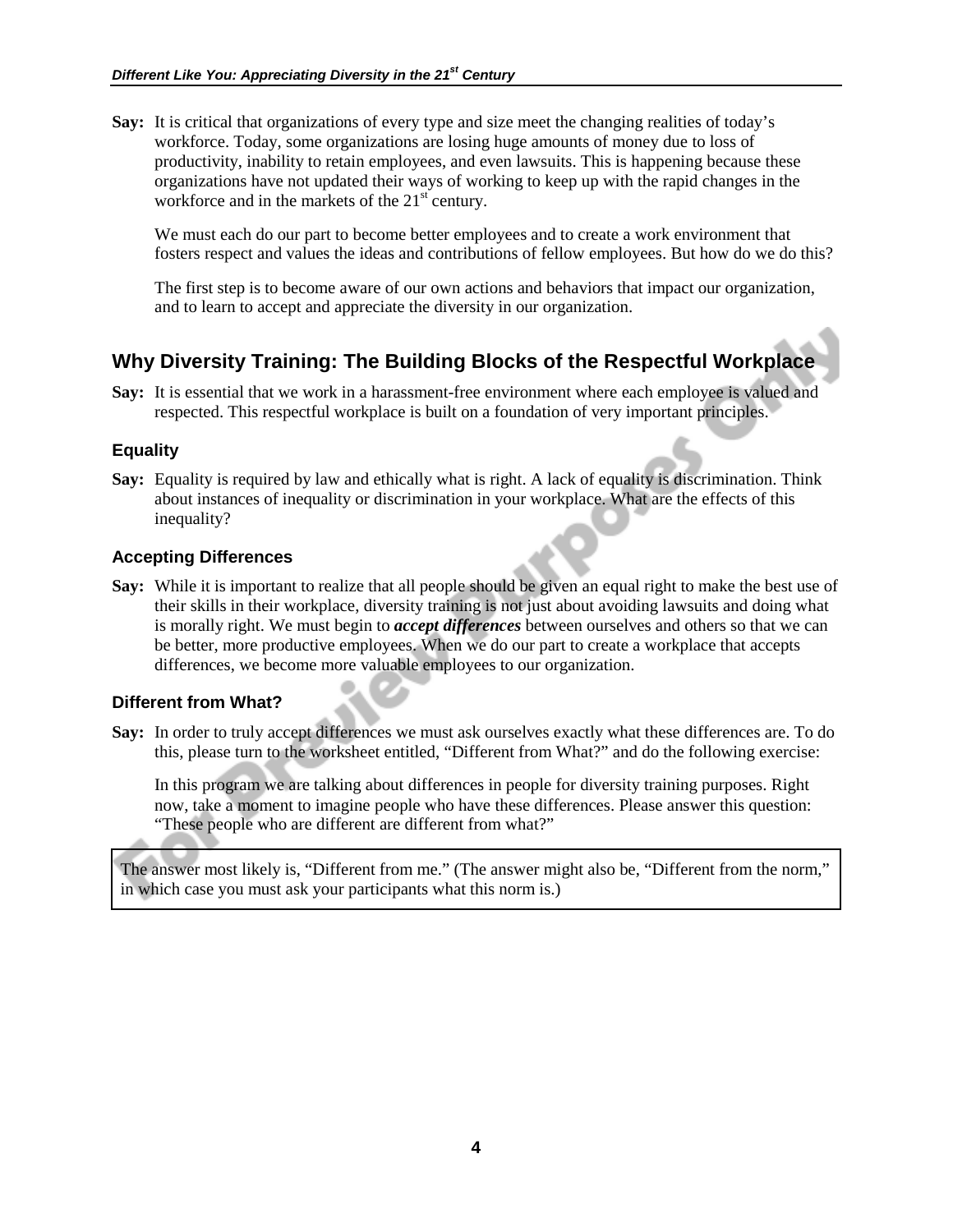**Say:** Now, thinking about these people who are different from you, please describe yourself below in detail. In this description please include values and beliefs that you have.

You may want to give the following examples: While thinking, "People who are different from me are male," write, "I am female." Example: While thinking, "People who are different from me are not Christian," write, "I am Christian."

\_\_\_\_\_\_\_\_\_\_\_\_\_\_\_\_\_\_\_\_\_\_\_\_\_\_\_\_\_\_\_\_\_\_\_\_\_\_\_\_\_\_\_\_\_\_\_\_\_\_\_\_\_\_\_\_\_\_\_\_\_\_\_\_\_\_\_\_\_\_\_\_\_\_\_\_\_\_\_\_\_\_\_

**Say:** Now, consider the importance of each of these characteristics, values, and beliefs. For example, if you wrote, "I am very liberal politically," consider how important that is to you.

 Go back to your list of characteristics, values, and beliefs and put one star by characteristics that are somewhat important to you, two stars for moderately important characteristics, and three stars for very important characteristics.

|  | * Somewhat Important    |  |
|--|-------------------------|--|
|  | ** Moderately Important |  |
|  | *** Very Important      |  |
|  |                         |  |

**Say:** The more important a characteristic, especially a value or belief, is to you, the more difficult it will be for you to accept those who are different from that characteristic. Characteristics that describe us externally, such as gender, age, race, or cultural background, are usually important to us, and it may be difficult for us to work with others who are different from that characteristic. But differences in internal values and beliefs that we have rated very important more often than not create conflict in the working environment. Again, if you are very liberal politically, and that is very important to you, it will be difficult for you to accept someone who is extremely conservative politically. Take a look at the characteristics you rated "very important." Think about people who are very different from you in those characteristics. How do you feel about those people? How do you get along with those people?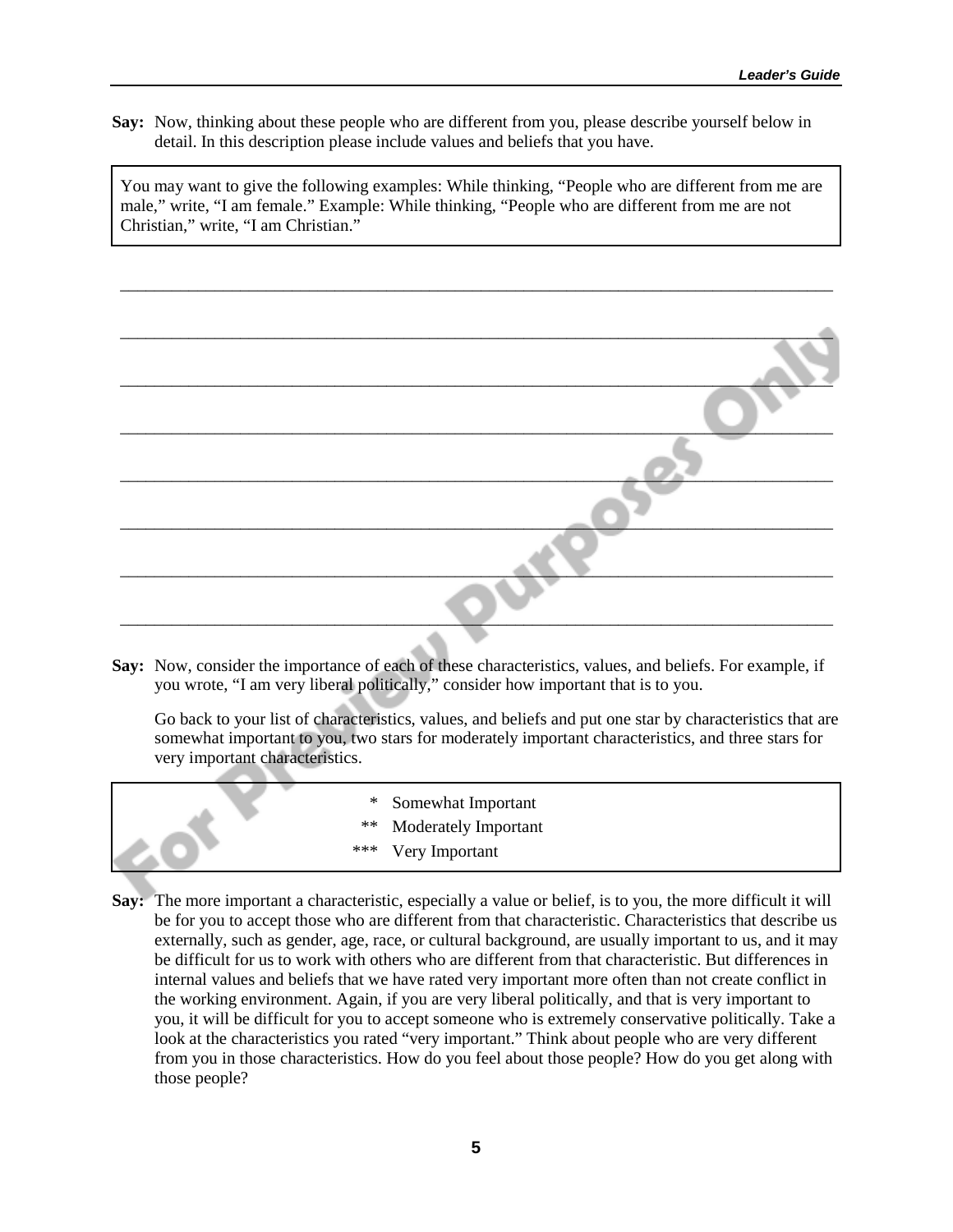**Say:** The point is that even if we find it difficult working with those who are different, and even if we don't like the differences in others, we must learn to accept them in order to be valuable to our organization. We must also behave in a manner that does not harass or demean others. Our jobs do not require that we like our co-workers, they require that we get the job done without causing problems for ourselves or for the organization.

### **Stereotypes and Prejudices**

Understanding feelings about others by examining stereotypes and prejudices is an important part of any diversity training. Please hand out the "Stereotypes and Prejudices" worksheet either before or after this section for the participants to read. You may want them to think about stereotypes and prejudices that others have and how they impact the workplace. You may then want to suggest that they honestly examine their own stereotypes and prejudices. Even when we think that our actions don't impact others, sometimes actions that result from our feelings of prejudice truly can hurt others.

**Say:** In order to accept differences we must also look at our stereotypes and prejudices. Stereotypes and prejudices are most frequently based on our past experiences and backgrounds.

 Take a moment to think about your family's beliefs and about your environment growing up. Was your family accepting of differences or fairly closed-minded? Did your family consist of a mother, father, and biological children, or did you have a different type of family make-up? Did you hear a lot of racial or prejudicial remarks as a child? Was your neighborhood diverse, or were the people in it very similar? What about your school? Think about your relationships. Who do you choose as friends or romantic partners? These factors will greatly influence how you think and how you behave towards others.

 As we examine our past experiences and backgrounds, what we must do is to become aware of our prejudices that result from our experiences and backgrounds. We all have some stereotypes and prejudices—we do not expect diversity training to change that. When we become aware of them we can begin to make sure that these prejudices are not exhibited in our behaviors and our actions towards those who are different. We can then put a halt to any behavior that might be considered offensive or cause harm to others or to our organization.

We must also realize that behavior that stems from prejudice, i.e., jokes that we tell and words that we use, can do a lot of harm to our organizations, to others that are harassed or demoralized by them, and to ourselves. We can be held personally liable if our actions that stem from prejudice create a hostile environment for a co-worker. Therefore, we must make sure that, despite negative feelings that we may have about those who are different, our actions do not harass or demean others.

 Finally, we must also accept that these prejudices are simply that—negative beliefs that we have learned. These beliefs are not true about each individual with these different characteristics any more than you are exactly like each person in your racial, social, ethnic, or religious group. When we let our prejudices control us, then we do a great injustice to ourselves and to others. We must remember to give each person a chance to be who he or she truly is—to get to know each person as the individual he or she is rather than as a person we already have feelings, beliefs, and ideas about before we even meet him or her. We must also bear in mind that prejudice often leads to hate—and hate is not healthy for anyone.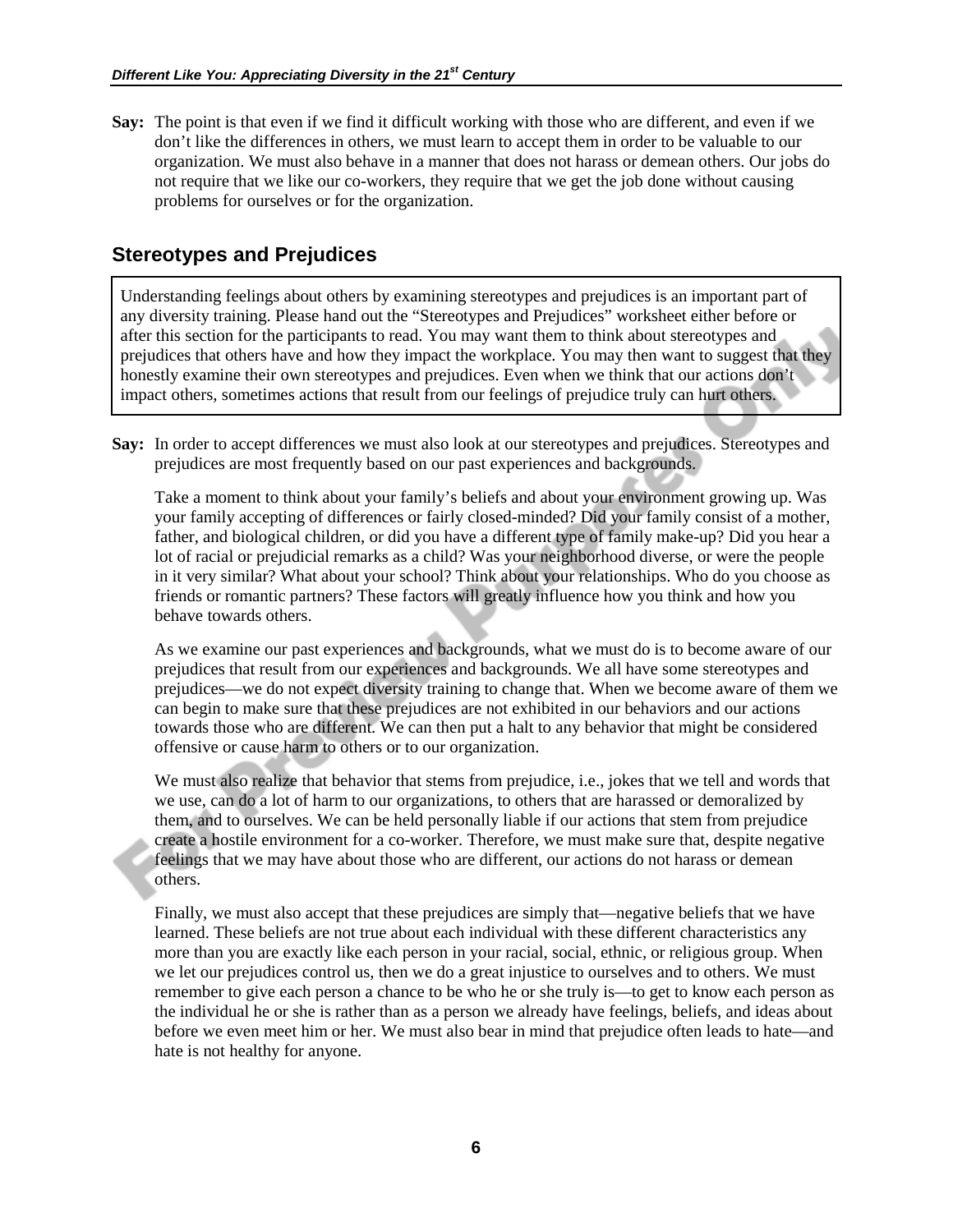### **That's Icky!**

**Say:** Consider the scenario on the video in which the two women are talking about the man with dreadlocks. When watching them and listening to their conversation, they seem very immature.

What stereotypes or prejudices are they portraying?

What fears are they portraying?

What might be the results of their comments?

If they simply speak about him to each other, is any harm done? If so, what?

### **They're All Alike**

**Say:** Next, let's examine the scenario in the video in which the supervisor is expecting a new employee from Puerto Rico to work for him. He already feels that this employee is going to be a problem even though he hasn't even met him.

What stereotypes or prejudices is this man portraying?

 Why is it easier for him to accept that in a shipment of computers from the same factory there will be a lot of differences between computers than to accept that all Hispanics are not the same?

What could he do to help himself accept the new employee?

### **Appreciating Differences**

**Say:** Beyond merely accepting differences between ourselves and our co-workers is the ability to appreciate the diversity that exists in our workplace.

But what does appreciating differences mean?

Appreciating differences means learning to accept the fact that because the workplace and country demographics are rapidly changing, the different experiences, ideas, and thoughts that people bring to the workplace are very valuable to the organization.

### **The Right One for the Job?**

 Think about the video scenario in which the woman was interviewing candidates for a job. She seemed to like the person with the external characteristics that were very similar to her own.

Why do we choose people to work with us who are like us?

What are the problems with choosing employees to work with us that are a lot like us?

What could this woman have done differently?

### **Changes in Our Country and Our Workforce**

**Say:** Let's first take a look at the changes is our workforce. Please turn to the worksheet entitled "The Diversity Quiz."

Have them complete "The Diversity Quiz."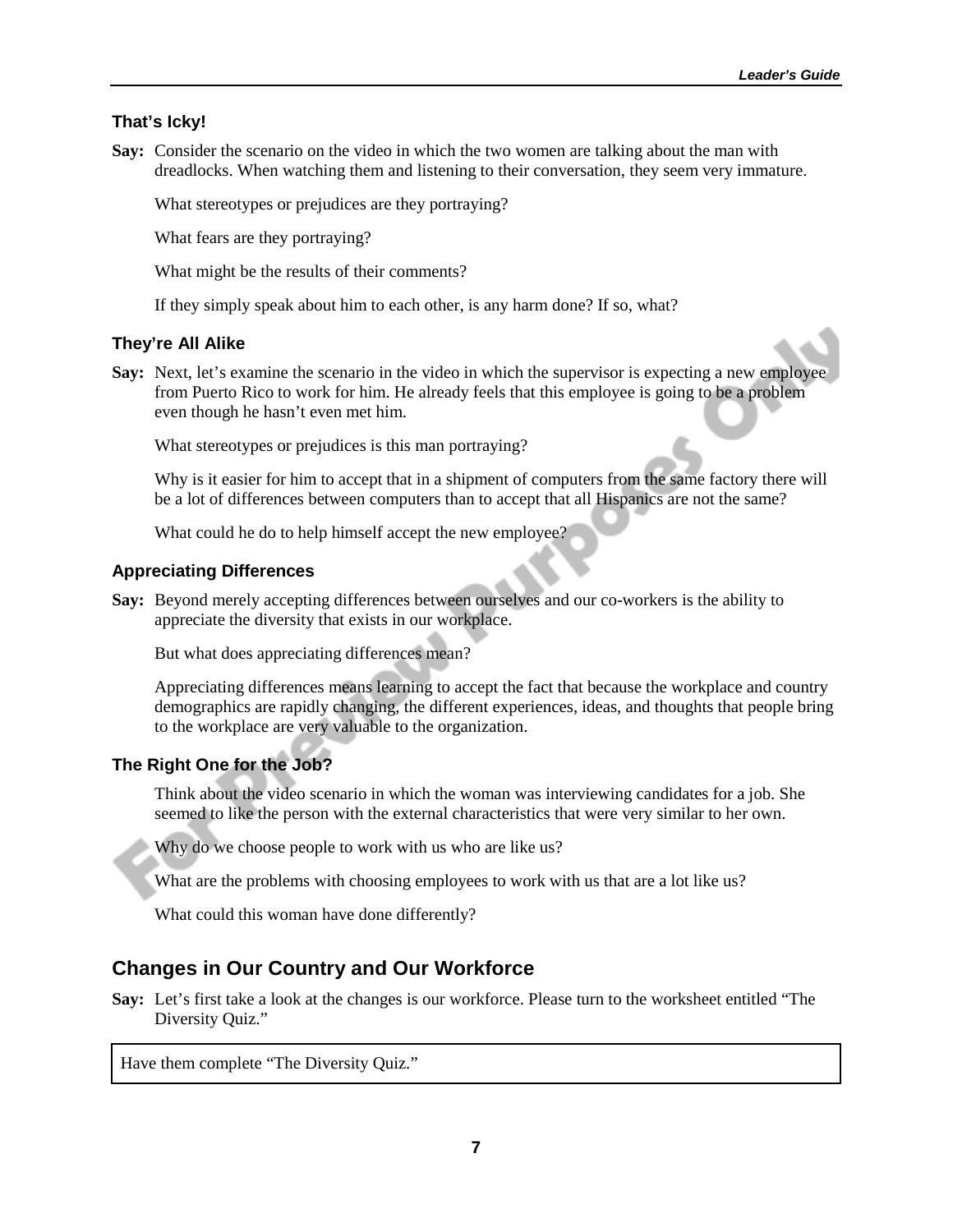**Say:** Now look at the worksheet with the Answers to the Diversity Quiz and check your answers to the quiz questions.

You may want to suggest that they read the information about each answer on their own time.

**Say:** How many of you were surprised by some of the answers? The point is that our country is changing, and our organizations need to keep up.

### **Changes in Buying Power**

**Say:** Along with the changes in the demographics of our country are the changes in buying power in the United States. In the past, the vast majority of buying power has belonged to white males. The University of Georgia's Selig Center for Economic Growth suggests that minority buying power is increasing at a much faster rate than overall U.S. buying power.

### **What Happens If We Don't Change?**

**Say:** It is important that we become aware of the changes in the country, buying power, and the workforce because we need to understand that we all must make changes to be successful in today's world. We need diversity training to help us to learn to accept and appreciate differences and to communicate with others effectively. If we can do this we will be more valuable to our organization because we are helping our organization to be successful.

### **Barriers to Accepting Diversity**

**Say:** Too often in our workplaces there is still much discrimination and harassment because the fears about accepting diversity keep people from doing just that.

### **Fear of Change**

**Say:** One of the major barriers to accepting diversity is the fear of change. Change makes us uncomfortable. This is true whether the change is for the better or for the worse. People are simply creatures of habit, and once our routine is disrupted in any way, we get a little antsy.

We need to realize that feeling uncomfortable or feeling fear associated with change is normal and healthy. But, because changes in the way we work with those who are different are essential to a productive and healthy workplace, we must acknowledge our fears about the changes and not let them be a barrier to making these necessary changes.

### **Fear of Loss or Inconvenience**

**Say:** If we are inconvenienced or experience loss in any way because of diversity issues, we may not feel very open to accepting diversity.

 Take a moment and think of any inconveniences you have experienced that are a result of our changing workforce. Did those inconveniences make you feel angry or annoyed?

 Along with the fear of inconvenience is the fear of loss. We often fear that we will lose status or importance because of the changing workforce. For example, if the buying power of Hispanic Americans is increasing rapidly, if we are not Hispanic we may fear that our organization will hire and promote Hispanics rather than us regardless of our qualifications.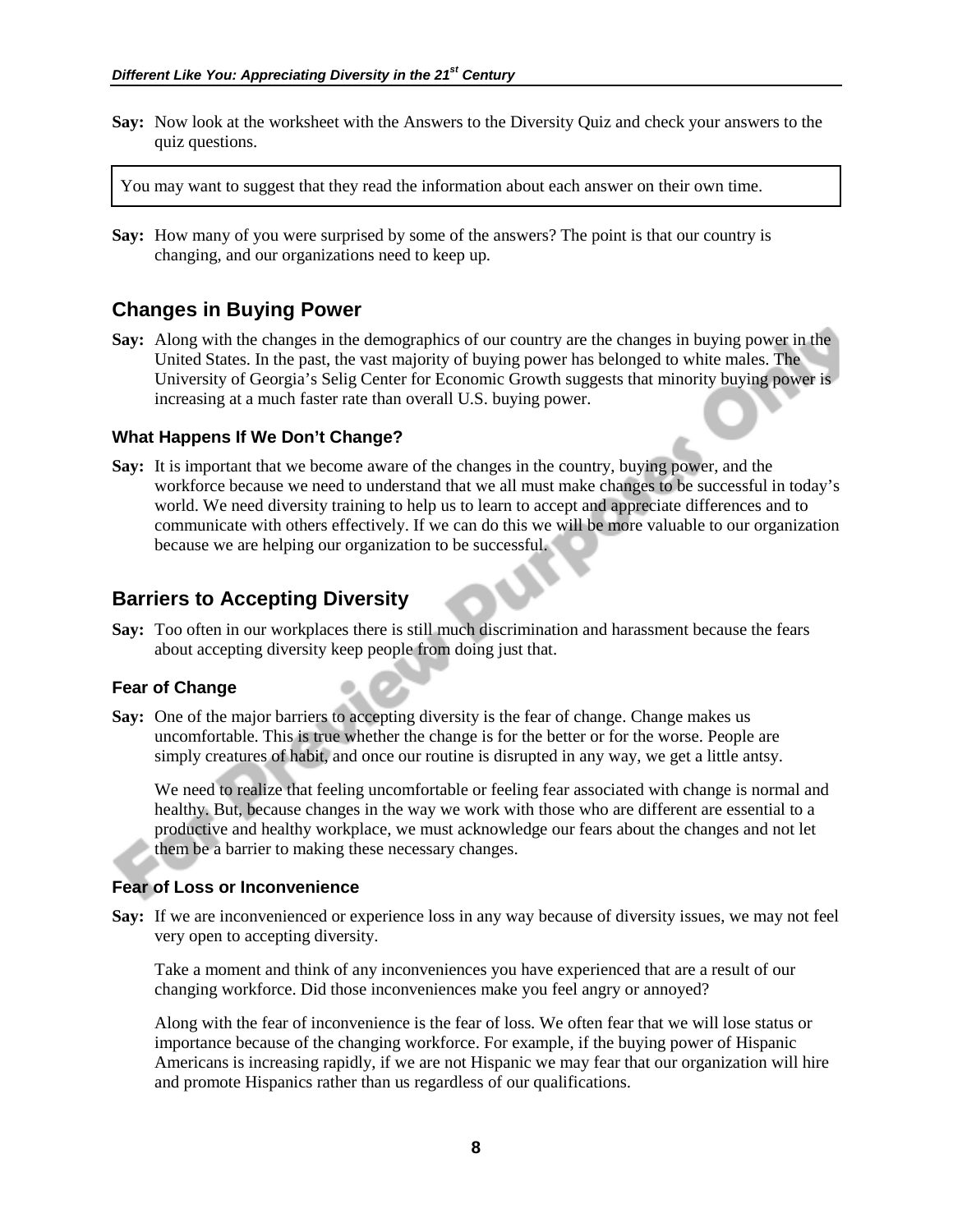$\Box$ 

### **Fear of Embarrassment**

**Say:** How many times have you avoided talking to someone who was different from you because you were afraid of embarrassing yourself? You might have been afraid that you would not be able to understand his or her accent, or that you would unintentionally insult him or her in some way. Because we often don't know or understand about people's differences, we avoid them rather than take a chance of looking silly or foolish due to our ignorance. The problem with this comes when we have to work with that person who is different.

### **Say Again?**

**Say:** Think about the video scenario in which one employee sits down next to the employee with the strong accent. It is clear that the first employee cannot understand the other.

What fears do you think each employee had about talking to the other?

How do you think each employee felt?

What could each employee have done differently?

What are your fears about working with those who are different from you?

You can have participants answer out loud as a group or in subgroups.

### **Communication**

**Say:** We must first become aware of diversity issues and our attitudes and behaviors and then take a look at the way we communicate at work. Communication is the most important tool we can use to help us with diversity issues. In fact, most diversity problems stem from a lack of communication.

### **Listening**

**Say:** The most important part of communication is listening. In today's world we are often so busy that we often do not truly listen to others. The problem with not listening to others at work is that misunderstandings may result.

 Think about when we were young and many of us played a game called "telephone," in which someone started off thinking of a phrase or two and whispered it to the person next to him or her. The person next to him or her then whispered it to the next person, and so on, until the last person received the whispered message. The last person would then say out loud what he or she had heard. The vast majority of time the message would have been distorted in such a way as to invoke much snickering and giggling from all of the message passers. The point of the game was to show how much information can change when passed from one person to another.

 In situations in which communication styles are often significantly different, it is very difficult for messages, information, and instructions to get passed clearly from one person to the other. Listening carefully to what a co-worker is telling us is critical to doing our job correctly and professionally. But what if we still don't understand?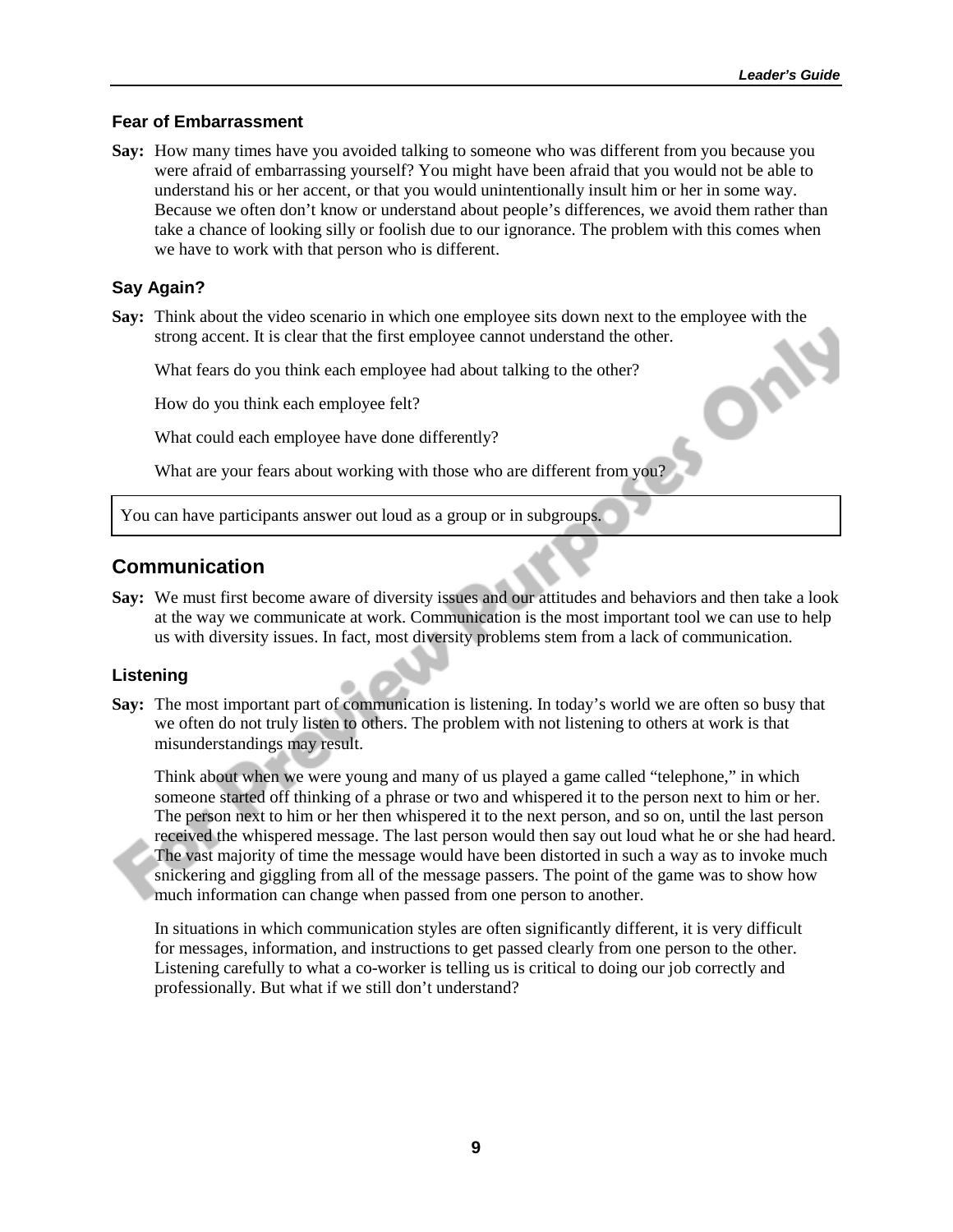### **Clarifying**

**Say:** How many times have you heard what someone told you, but were still not really clear about the details or what needed to be done? Too many times in our jobs we just go on and do what we think that person told us to do, or we pass on information as we think we heard it. It is crucial that we ask clarifying questions to avoid problems and misunderstandings in the workplace.

### **Taking Time to Think before Speaking**

**Say:** "Sticks and stones can break your bones, but words *can* really hurt." Take a moment to think about a time when someone said something really unfriendly or insulting to you. Think about the anger and hurt that resulted.

 Next time, before you make fun of someone's differences, tell a sexual, racial, or ethnic joke, or say something that discriminates against those who are different from you, stop. Think about the work environment that you want to create and be a part of. Avoid harassing and disrespectful behavior and be a part of a comfortable and happy work environment.

### **Conflict Resolution**

**Say:** A major part of communicating effectively is the ability to resolve conflicts. Diversity in the workplace, however, often creates conflict. Think about instances in your workplace in which diversity causes conflict.

 So what do we do? One tool that we can use to deal with conflict when working within a diverse workforce is to SORT out conflict.

**S** When conflict arises, look honestly at the Source of the conflict, without assigning blame or assuming the worst of the other person. Try to recognize the conflict as a professional misunderstanding of some sort, not a personal problem. This is very difficult to do since we often take conflict personally. Sometimes it is also easier to assume the source of the conflict is external differences or personal differences. We must look beyond our differences to find the true source of the conflict.

### **She's a Jerk!**

Say: Think about the scenario on the video in which the employee assumed the female employee had a problem with him because he was gay, and his co-worker suggested that it might be because he was black.

What was the actual source of the problem?

What should have happened instead of the employees talking about each other to their friends?

- **O** Examine each person's understanding of the Objectives you are trying to reach and ensure that you are all in agreement as to the goal you are working towards.
- **R** Make sure that you have a complete understanding of the Responsibility each of you has in regards to the objective. Are the roles you are playing on the team clear to each of you?
- **T** Finally, make sure there is no misunderstanding about the Tasks or methods each of you will employ to carry out the responsibility.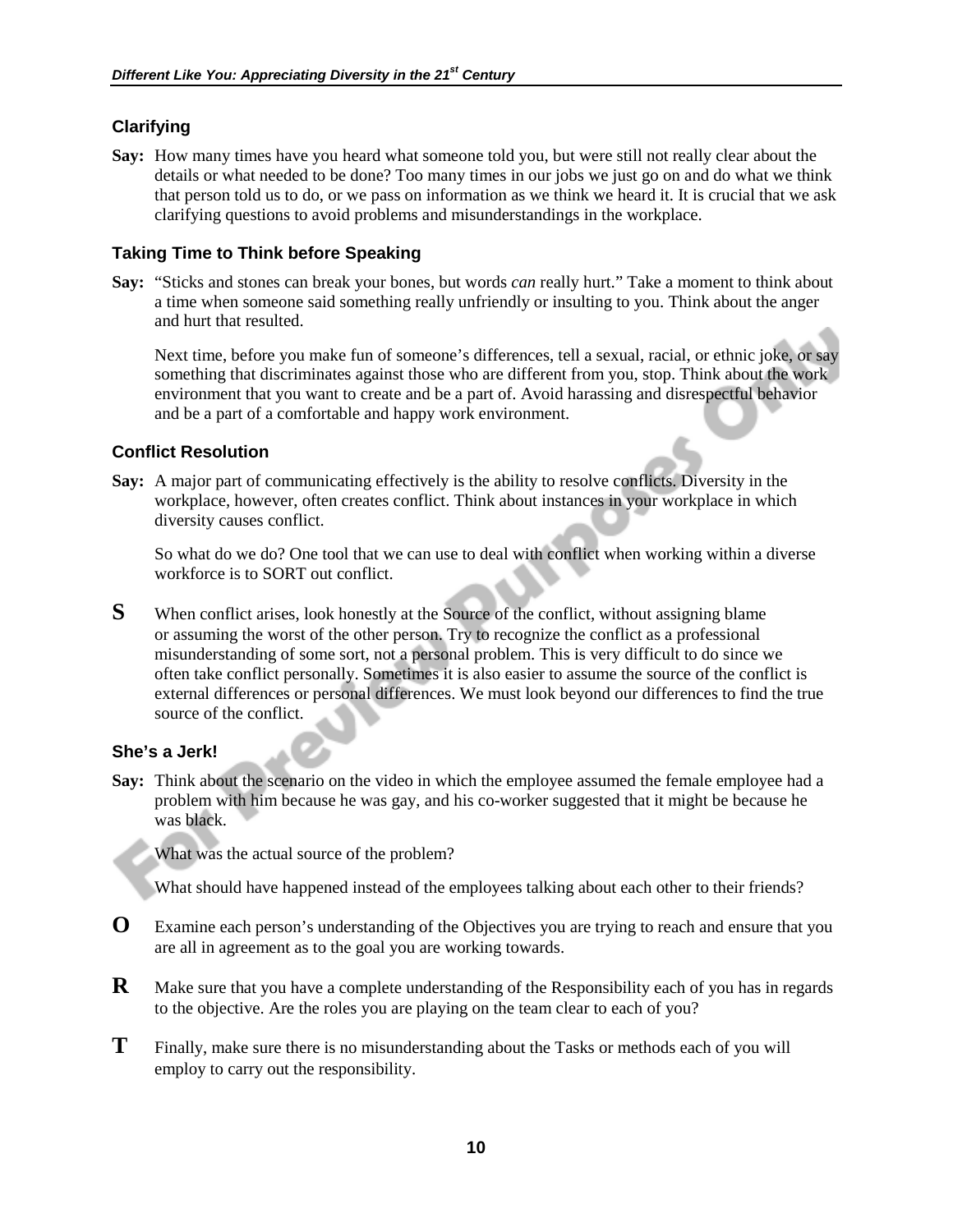Take a minute to think about a conflict you have had recently at work. Please write the answers to the following questions:

- What was the true Source of the conflict?
- Did you each understand and agree on the Objective you were trying to accomplish?
- Did you each understand and agree on each person's Responsibilities regarding the objective?
- Did you each understand and agree on the Tasks or methods you would use?

You may want to take these answers back to your workplace and talk to the person you had the conflict with about them. Perhaps you will be able to clear up the misunderstanding and both do your jobs more effectively.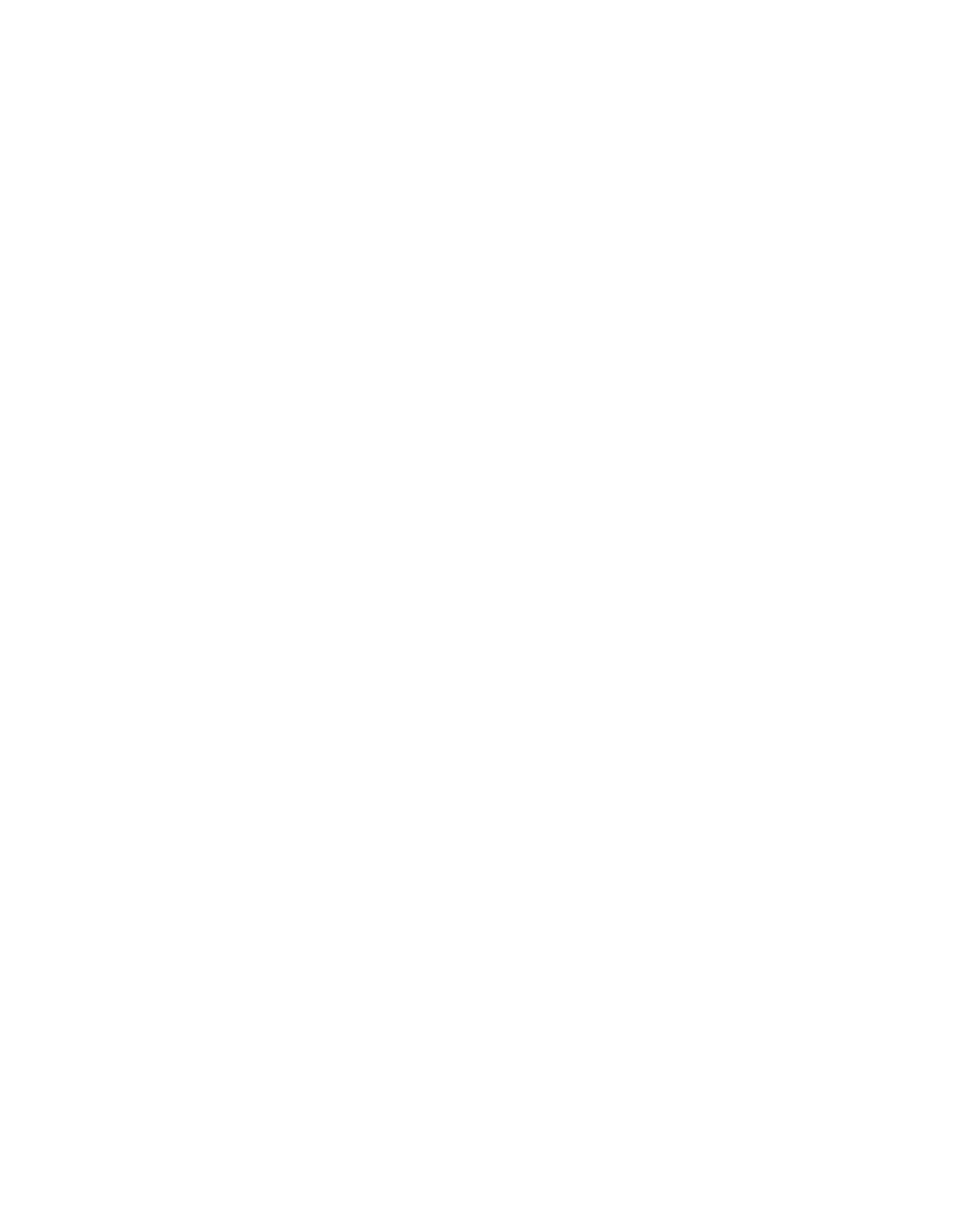# **Diversity Quiz**

- 1. Persons of Hispanic origin represent approximately what percentage of the U.S. population?
	- **A.** 4%
	- **B.** 11%
	- **C.** 22%
	- **D.** 30%
- 2. Between 2000 and 2050, the Hispanic population of the United States is projected to:<br> **A.** Decrease by about 20%<br> **B.** Remain about the same<br> **C.** Increase by about 20%<br> **D.** Third is a set of the United States is proje
	- **A.** Decrease by about 20%
	- **B.** Remain about the same
	- **C.** Increase by about 20%
	- **D.** Triple in number
- 3. Which of the following racial / ethnic groups in the United States has the highest median income?
	- **A.** Asians/Pacific Islanders
	- **B.** Blacks
	- **C.** Hispanics
	- **D.** Whites
- 4. As measured in 1997, approximately what percentage of U.S. residents were foreign-born (that is, born outside the United States to non-American parents)?

Pure

- **A.** Less than 5%
- **B.** 10%
- **C.** 15%
- **D.** 25%
- 5. What U.S. city has the largest foreign-born population?
	- **A.** Chicago
	- **B.** Los Angeles
	- **C.** Boston
	- **D.** New York City

*(continued on next page)*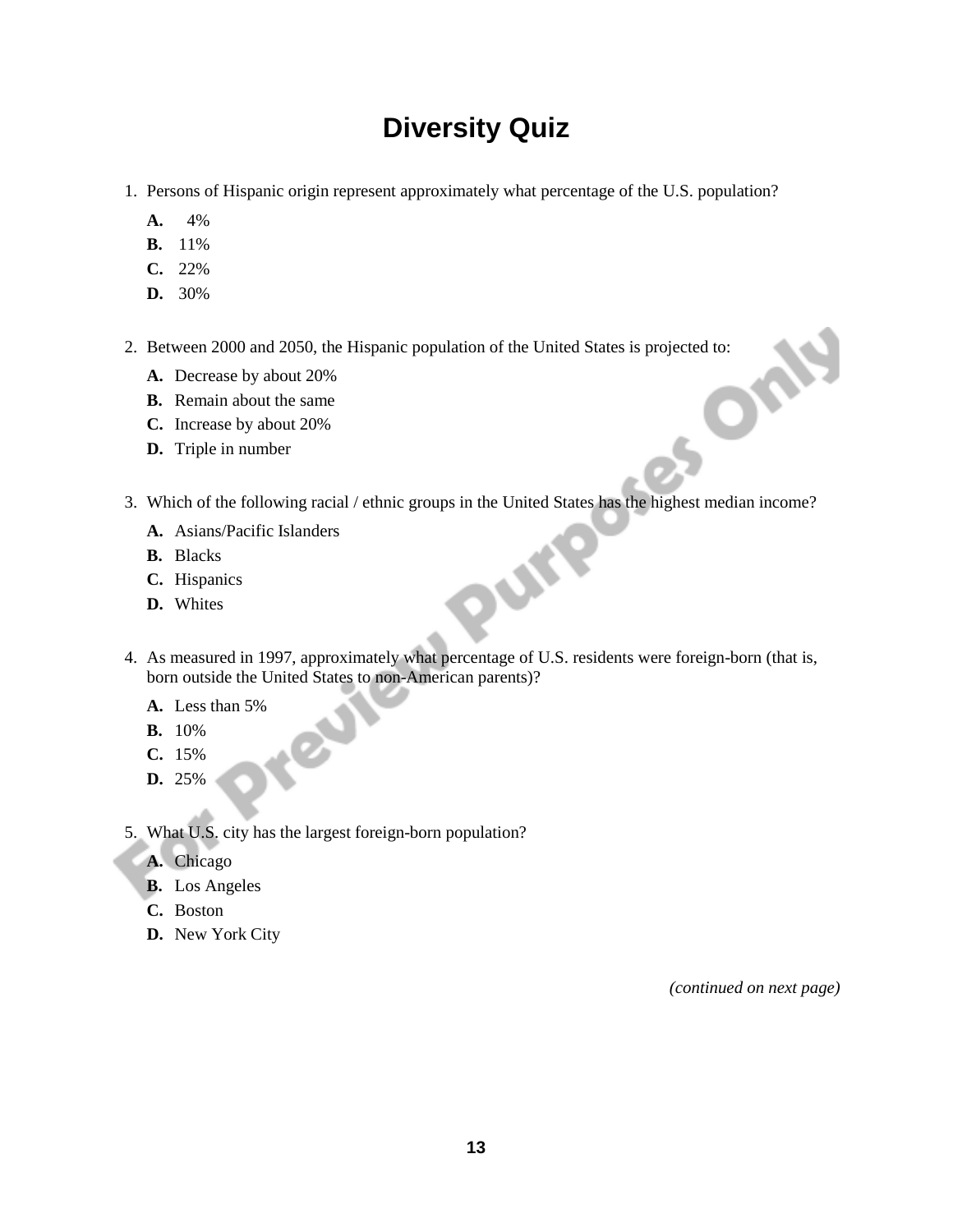- 6. How many adults aged 25 and over are high school graduates?
	- **A.** 2 out of 3
	- **B.** 3 out of 4
	- **C.** 4 out of 5
	- **D.** 9 out of 10
- 7. What percentage of the American adult population are married and living in a household with their spouse?
	- **A.** 26%
	- **B.** 36%
	- **C.** 56%
	- **D.** 76%

OME 8. What percentage of adults (18 and older) speak a language other than English in their home?<br> **A.** 1%<br> **B.** 5%<br> **C.** 9%<br> **D.** 14%

- **A.** 1%
- **B.** 5%
- **C.** 9%
- **D.** 14%
- 9. How many households in the United States own a home computer?

Stew

- **A.** 1 out of 4
- **B.** 1 out of 3
- **C.** 1 out of 2
- **D.** 7 out of 10
- 10. Which adult age group is projected to increase as a percentage of the population at the fastest rate between 2000 and 2050?
	- **A.** Adults between the ages of 18 and 24
	- **B.** Adults between the ages of 35 and 44
	- **C.** Adults between the ages of 65 and 74
	- **D.** Adults aged 85 and older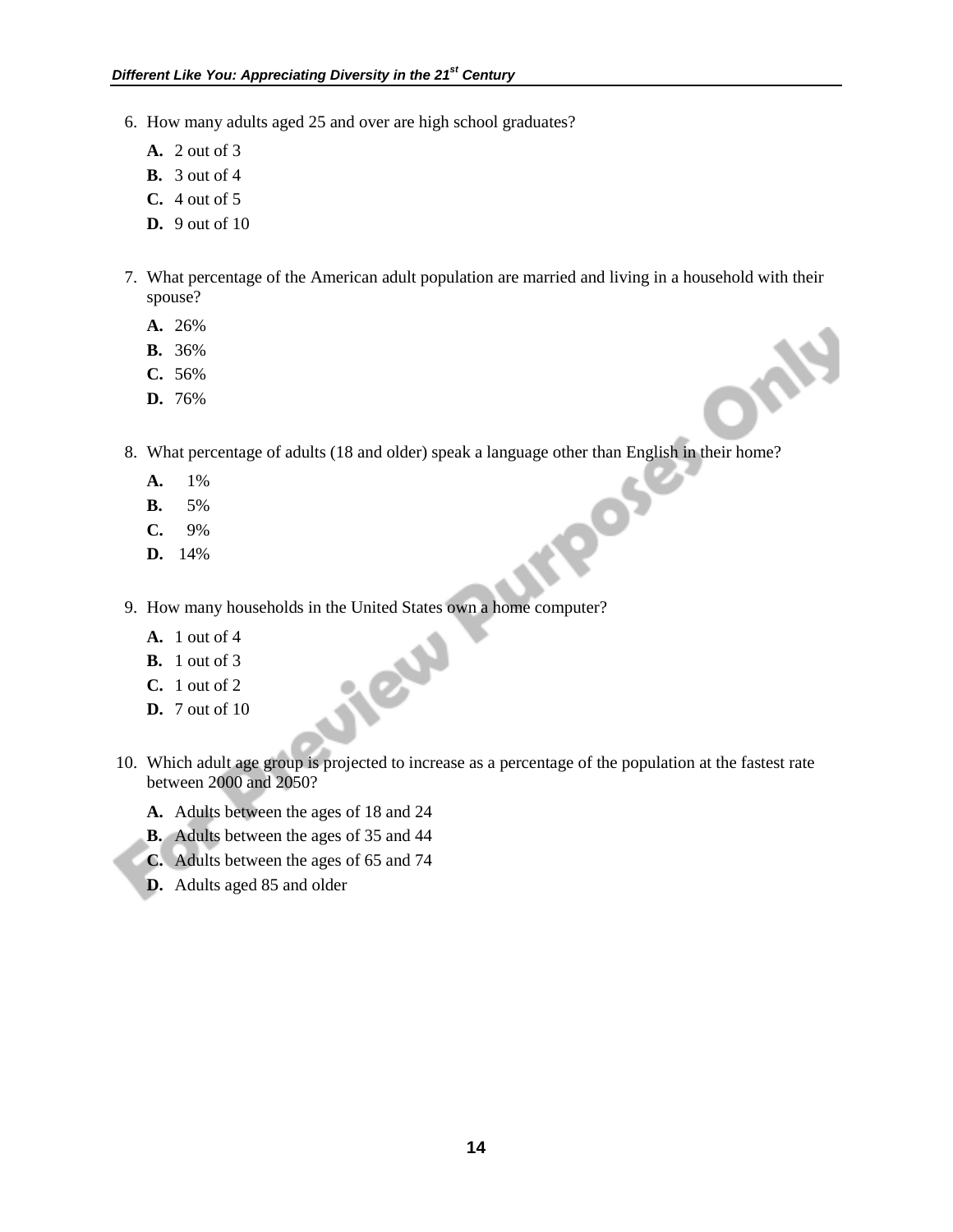# **Answers to the Diversity Quiz**

### 1. **B.** 11%

 At a projected population of 31 million in 2000, persons of Hispanic origin are approximately 11.4% of the U.S. population, up from 9% in 1990. These numbers are based on data collected in the fifty states and the District of Columbia, and does not include residents of Puerto Rico.

 Non-Hispanic whites represent about 72% of the population, blacks account for about 12%, and Asians and Pacific Islanders are approximately 4% of the U.S. population. American Indians number less than 1% of the population.

### 2. **D.** Triple in number

 The Hispanic population is one of the fastest growing segments of the U.S. population. Growing nearly 40% in the past ten years alone, the number of persons of Hispanic origin is expected to more than triple in the first half of the  $21<sup>st</sup>$  century, nearing 100 million persons in 2050 (almost 25% of the U.S. population).

 This population growth is expected to be influenced more as a result of natural population increase than immigration in the coming years and will likely be the major element in the total population growth of the United States in the next fifty years.

While the Asian population is also projected to grow rapidly as well, from 4% of U.S. population to 7% between 2000 and 2050, much of that growth will result from increased immigration.

### 3. **A.** Asians/Pacific Islanders

 Asians/Pacific Islanders as a group have the highest median income in the United States at a little over \$46,000 per year. Whites have a median income of almost \$41,000, blacks a little more than \$25,000, and Hispanics show a median income level of just over \$28,000.

Median income is that level of income earned by the  $50<sup>th</sup>$  percentile of the population group. It represents the midpoint of the group. In other words, half the people in the group make less than that income, and half the people in the group make more than that income.

### 4. **B.** 10%

 At approximately 25.8 million persons, the foreign-born population represents almost 10% of the U.S. population and is the largest recorded foreign-born population in U.S. history. Of these foreignborn residents, about 35% are naturalized U.S. citizens. The number of foreign-born U.S. residents has increased rapidly since 1970 from approximately 9.6 million to 25.8 million in 1997. This rapid increase in the foreign-born population reflects the high levels of immigration experienced in the past generation.

 As a percentage of population, however, the ratio of foreign-born to native-born residents is actually less than it was in 1910. In 1910, almost 15% of the population was foreign-born. The century's low point in foreign-born residents as a percentage of population was reached in 1970, when less than 5% of the population was foreign-born. In addition to the 25.8 million foreign-born residents, almost 29 million native-born residents have at least one foreign-born parent, meaning that almost 21% of the current U.S. population is of foreign birth or parentage.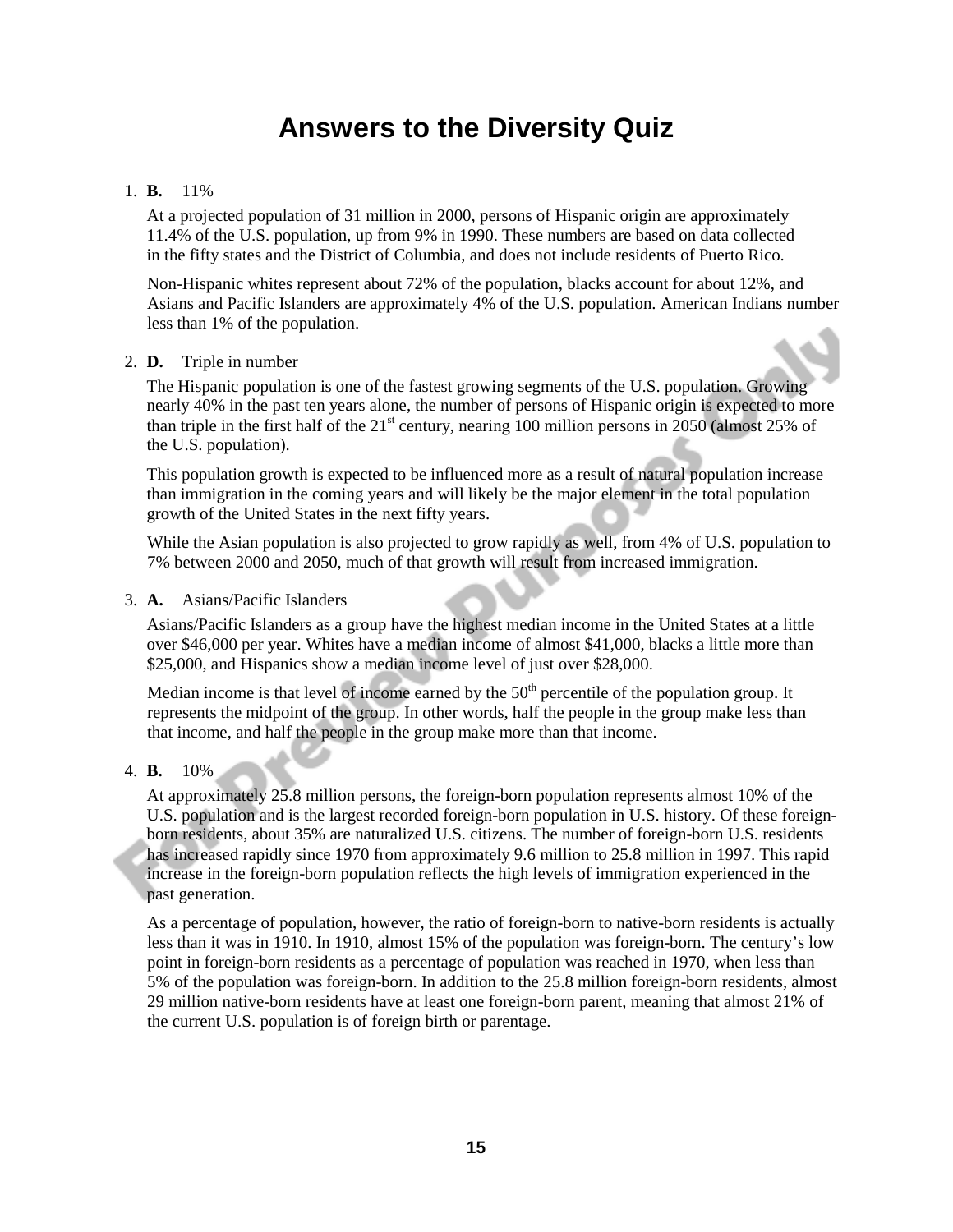### 5. **B.** Los Angeles

 Los Angeles is home to more foreign-born residents than any other American city, with 4.8 million foreign-born residents, just barely passing New York's 4.6 million.

 In addition to having the largest number of foreign-born residents, Los Angeles also has the highest percentage of foreign-born residents, at 31% of its population.

 As of 1997, Mexico was the leading country of birth of foreign-born U.S. residents. Almost six times as many foreign-born residents were born in Mexico as were born in the next highest ranked country of birth.

6. **C.** 4 out of 5

 As of March 1997, over four-fifths (82.1%) of the adult population aged 25 or older reported completing at least high school. One out of five adults (23.9%) had attained at least a bachelor's degree. Almost 90% of young adults, aged 25 to 29, had completed high school.

 Differences in educational attainment between white and black young adults (age 25 to 29) had all but disappeared in 1997. Hispanic adults showed the lowest percentages of high school completion, with only slightly more than half (54.7%) having graduated high school. Asians showed the highest proportion of college graduates. One-half (50.5%) of the Asian young adult population had completed a college degree, compared to 1 in 3 whites (28.9%) and 1 in 7 blacks (14.4%) in the 25 to 29 age range.

Nearly 1 out of 10 adults 18 years of age or older have no better than a  $9<sup>th</sup>$  grade education.

7. **C.** 56%

 Over 110 million adults (56.6%) were married and living with their spouse according to 1998 data. About 10% were "currently divorced." Among those between 25 and 34 years old, about 35% had never been married.

 About 28% (20 million) of all children under 18 years of age in the United States lived with just one parent. The majority of children who lived with just one parent in 1998 lived with their mother (84%). No other adults were present in the household for 56% of children living with single parents. About 4 million children, nearly 6% of all children under 18, lived in their grandparents' household.

8. **D.** 14%

 Based on 1990 census data (the most current data available), almost 14% of the population use a language other than English within their home. Of these adults, almost half of them report that they speak English less than "very well." More than 1.6 million adults report that they speak English "not at all."

 Spanish is the most commonly used language other than English used in the home, followed by French, German, Italian, and Chinese.

 Of those adults reporting that they speak English less than "very well," Chinese is the second most common language spoken in the home, following Spanish.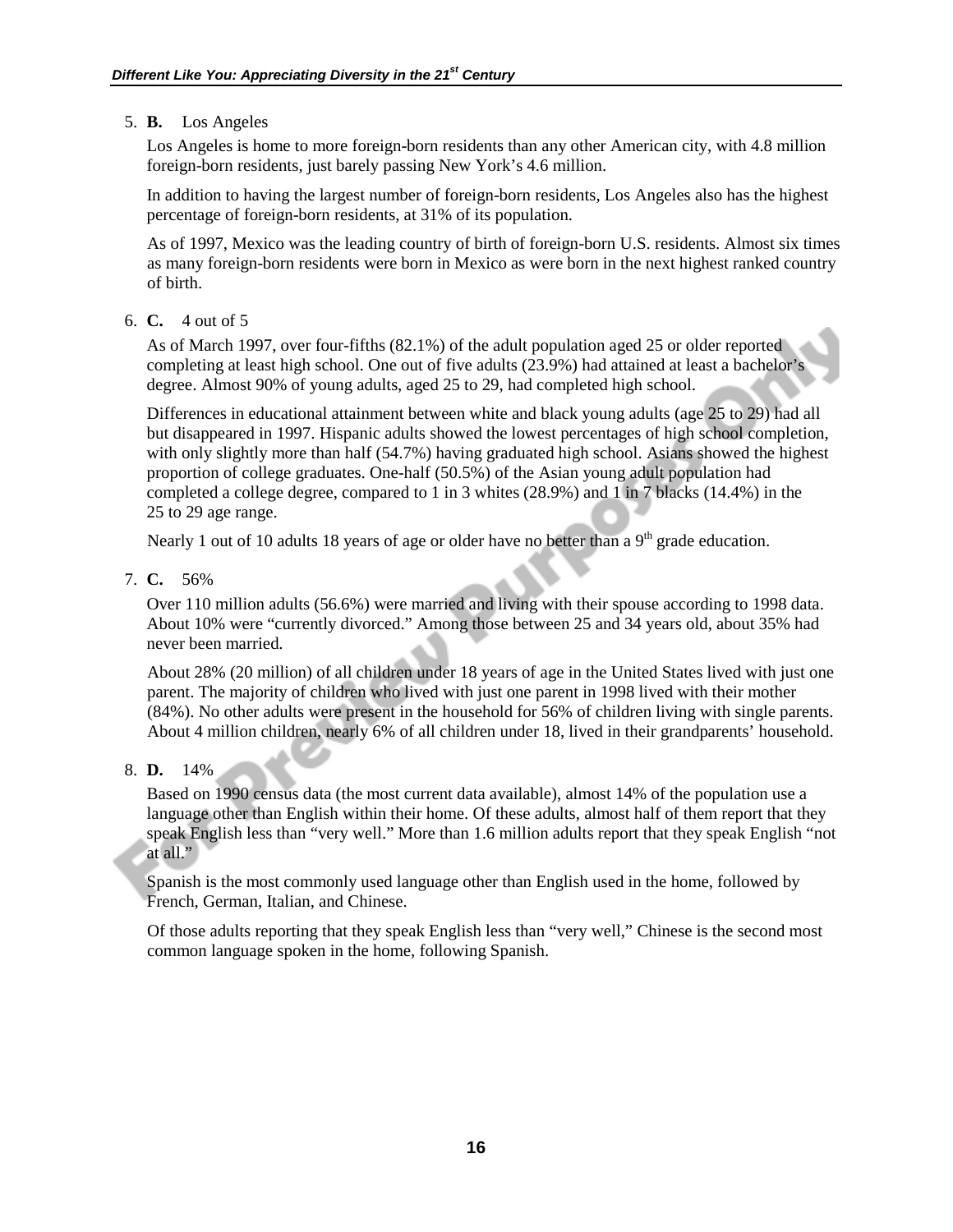### 9. **B.** 1 out of 3

 As of October 1997, more than 1 out of 3 American homes (36.6%) contained a home computer. This is a substantial increase from 22.8% in 1994. This growth, however, has not occurred to an equal extent across all income levels, demographic groups, and geographic areas.

 In fact, a "digital divide" exists between certain groups of Americans, and has even increased between 1994 and 1997 so that there is an even greater disparity in access to basic communication tools and services. Over 75% of homes with an annual income of \$75,000 or more had home computers, while only 15% of homes earning less than \$25,000 per year owned computers. Even though all racial groups own more computers now than they did in 1994, whites are twice as likely to own a PC as either blacks or Hispanics (40% versus 19%). Persons living in central cities and rural areas both lag behind their urban neighbors in PC ownership and online access. The more educated are more likely to own a computer than the less educated. Only 25% of households headed by a female single parent owned a computer.

### 10. **D.** Adults aged 85 and older

 The population age 85 and over is projected to be the fastest growing age group, doubling in size between 1995 and the year 2030, and increasing fivefold by the year 2050. In 1995, an estimated 3.6 million people were 85 years old or older. By 2050, this number is projected to grow to 18.2 million. In fact, the population aged 100 and over, although small in number, will also increase dramatically. In 1995, about 54,000 people were aged 100 or greater. There are projected to be over 800,000 centenarians living by the year 2050. Increased life expectancy and the large number of people entering these age groups (especially as the Baby Boomer generation ages) contribute to these exploding populations of the eldest of the elderly.

 The 18 to 24 age group, the primary ages of new entrants to the laborforce, peaked in the early 1980s at 30 million persons. Between then and now, the number of persons in that age group has shrunk to around 25 or 26 million currently. This age group is projected to climb back slowly toward 30 million by 2010. In contrast, adults aged 25 to 44 will actually decline both in total number and as a percentage of the population.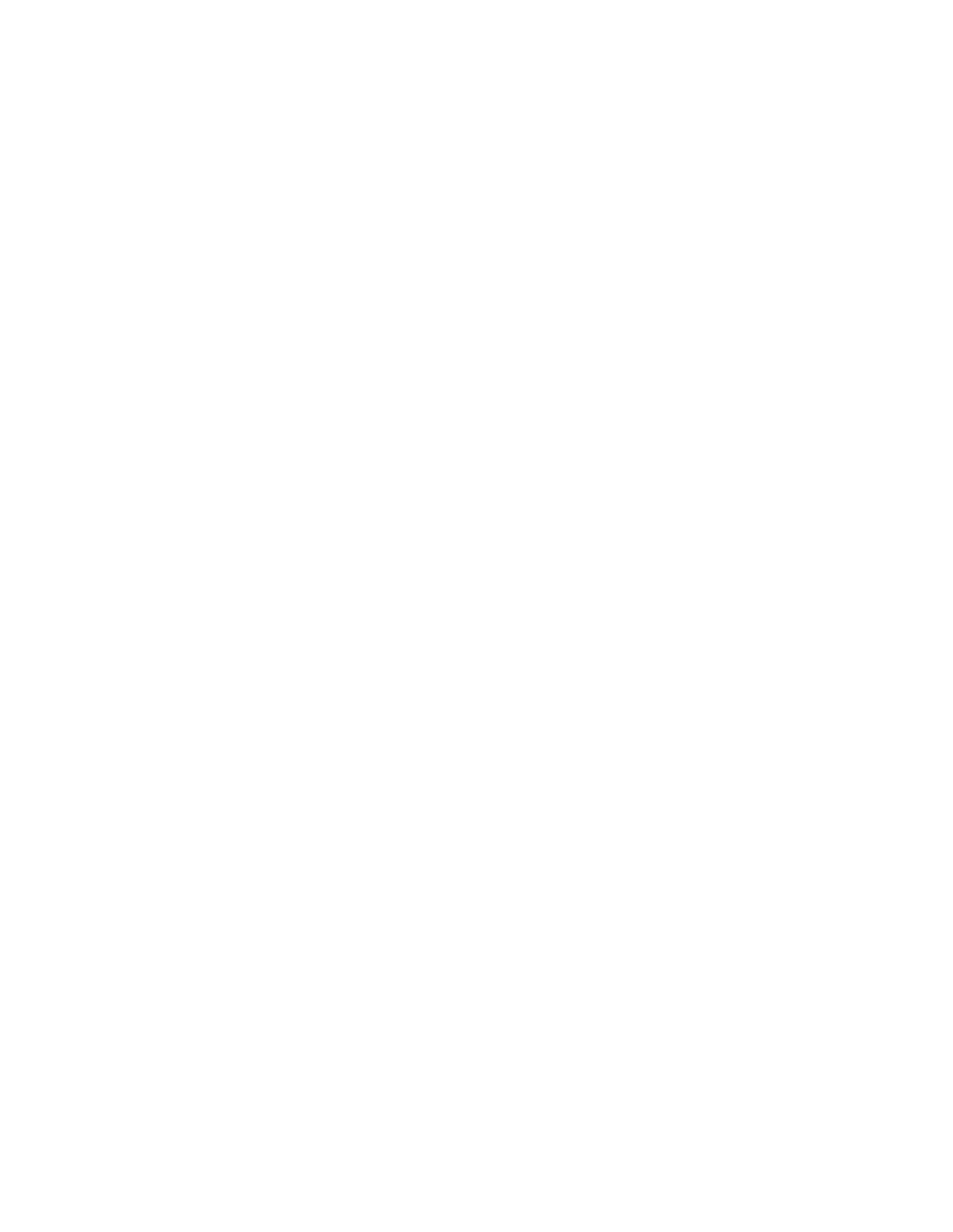# **Different from What?**

In order to truly accept differences we must ask ourselves exactly what these differences are. To do this, please do the following exercise:

In this program we are talking about differences in people for diversity training purposes. Right now, take a moment to imagine people who have these differences. Please answer this question: "These people who are different are different from what?"

The answer most likely is, "Different from me." (The answer might also be, "Different from the norm," in which case you must ask yourself what this norm is.)

Now, thinking about these people who are different from you, please describe yourself below in detail. In this description please include values and beliefs that you have.

Example: While thinking, "People who are different from me are male," write, "I am female." Example: While thinking, "People who are different from me are not Christian," write, "I am Christian."

Now, consider the importance of each of these characteristics, values, and beliefs. For example, if you wrote, "I am very liberal politically," consider how important that is to you.

Go back to your list of characteristics, values, and beliefs and put one star by characteristics that are somewhat important to you, two stars for moderately important characteristics, and three stars for very important characteristics.

- \* Somewhat Important
- \*\* Moderately Important
- \*\*\* Very Important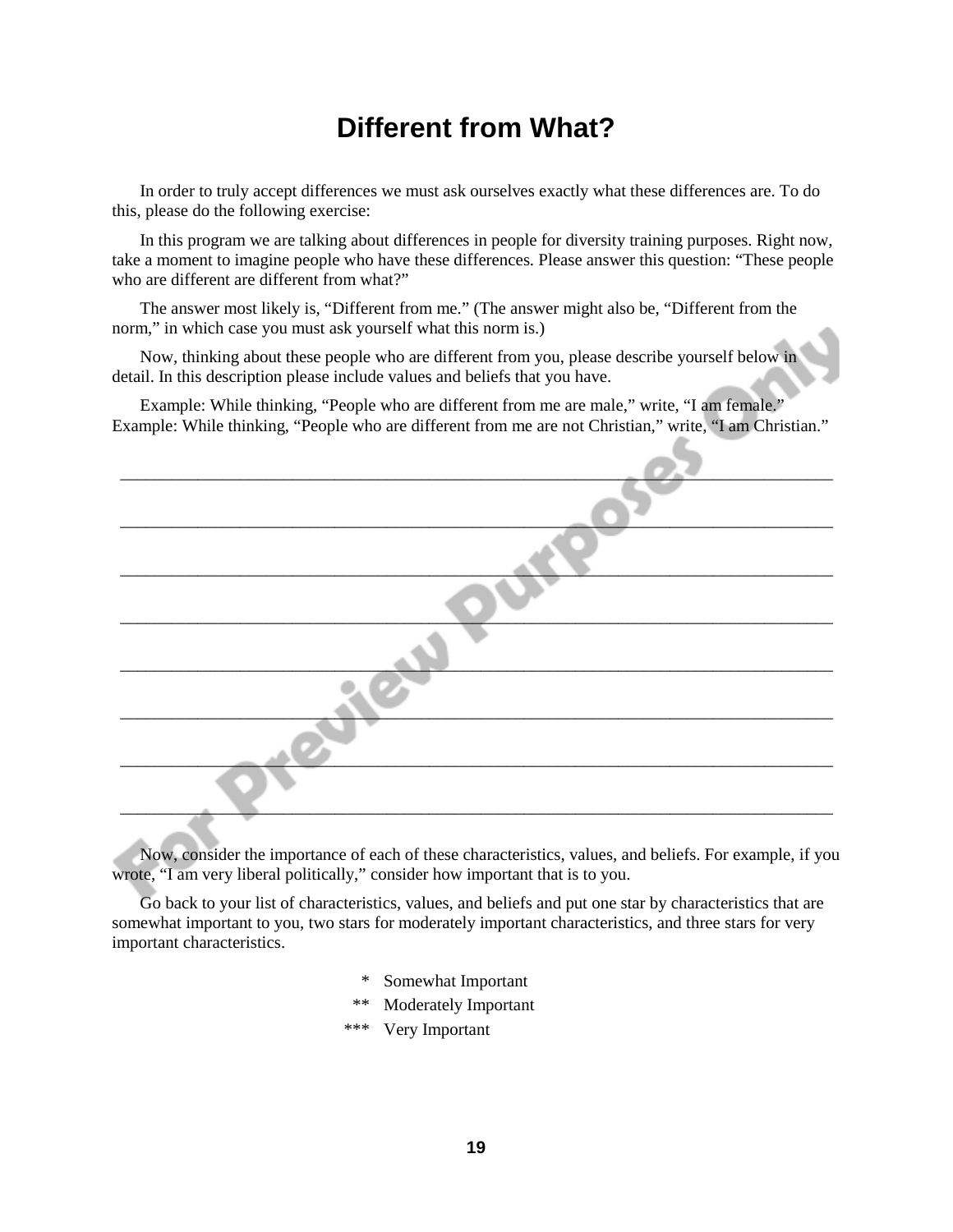The more important a characteristic, especially a value or belief, is to you, the more difficult it will be for you to accept those who are different from that characteristic. Characteristics that describe us externally, such as gender, age, race, or cultural background, are usually important to us, and it may be difficult for us to work with others who are different from that characteristic. But differences in internal values and beliefs that we have rated very important more often than not create conflict in the working environment. Again, if you are very liberal politically, and that is very important to you, it will be difficult for you to accept someone who is extremely conservative politically. Take a look at the characteristics you rated "very important." Think about people who are very different from you in those characteristics. How do you feel about those people? How do you get along with those people?

We all feel that we get along better with people like us. Consider this: When you are choosing a person to work with you, who would you rather have—someone similar to you or someone different from you?

So what is the problem with choosing similar people to work with? In the past, in the white-collar workplace, white men chose other white men to work with. This worked out fine when the vast majority of the white-collar workforce were white males, when the vast majority of qualified candidates for jobs were white males, and when white men represented the vast majority of the buying power. Our country and our workforce have changed drastically since that time. For example, the Hispanic population is expected to nearly triple in the first half of the  $21<sup>st</sup>$  century. The Asian population continues to increase rapidly. Almost 30 million Americans are foreign-born—the highest number in history. Over the next decade the percentage of white males in the workforce will decrease from almost one-half of the workforce to just over one-third of the workforce.

Despite the fact that we may be more comfortable working with people who are similar to us, in the  $21<sup>st</sup>$  century we will frequently be working with people who are different from us, with a variety of experiences and backgrounds. Since the workforce is changing so drastically, it is important that we consider that those who are different from us may be valuable to our organization. If we want our organization to be successful, we must learn to accept differences and consider the merits of different ideas, and was developed the contract of the contract of the contract of the contract of the contract of the contract of the contract of the contract of the contract of the contract of the contract of the contract of the c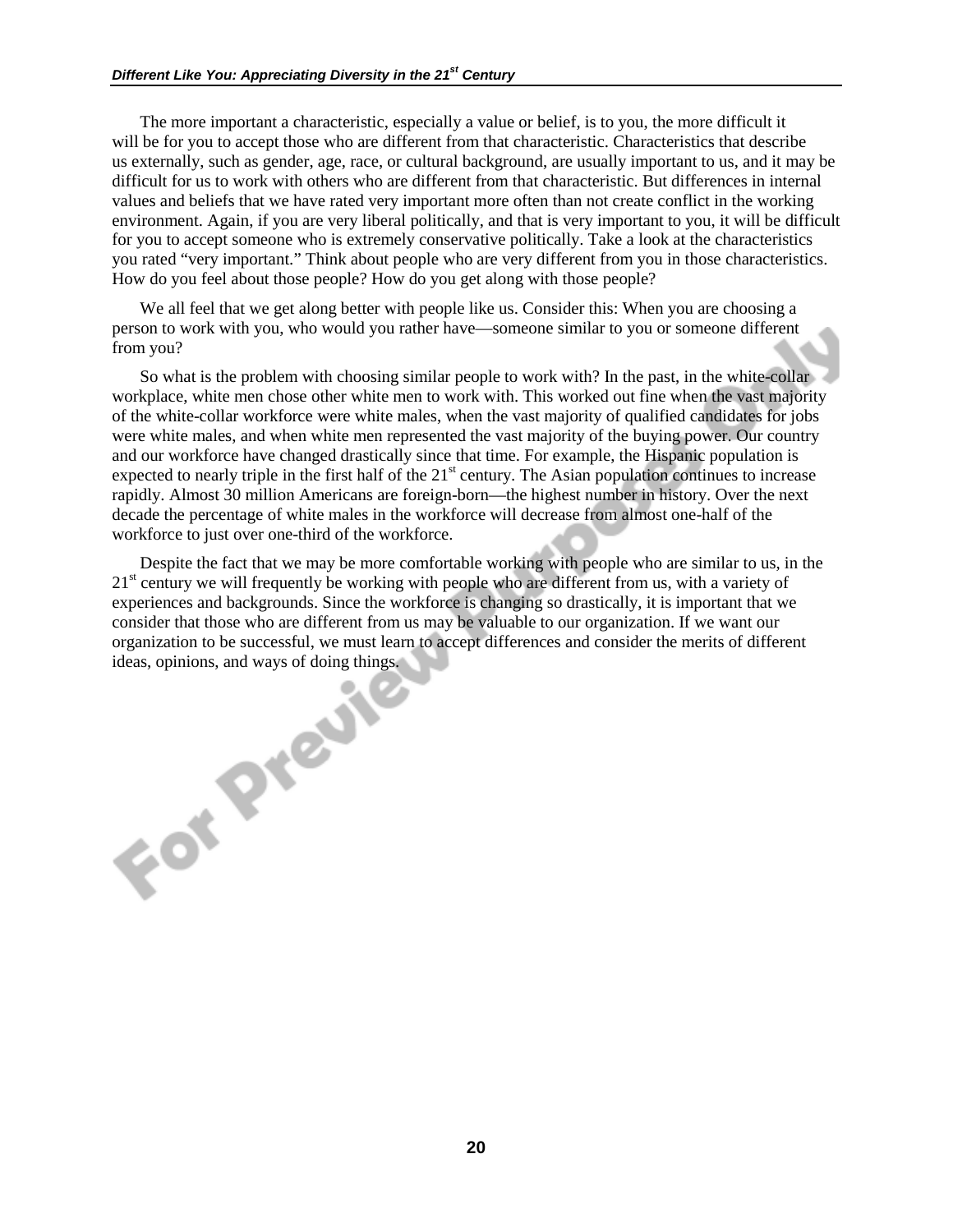## **Video Scenarios for Discussion**

### **That's Icky!**

Consider the scenario on the video in which the two women are talking about the man with dreadlocks. When watching them and listening to their conversation, they seemed very immature.

What stereotypes or prejudices are they portraying?

What fears are they portraying?

What might be the results of their comments?

If they simply speak about him to each other, is any harm done? If so, what?

### **They're All Alike**

Next, let's examine the scenario in the video in which the supervisor is expecting a new employee from Puerto Rico to work for him. He already feels that this employee is going to be a problem even though he hasn't even met him.

What stereotypes or prejudices is this man portraying?

Why is it easier for him to accept that in a shipment of computers from the same factory there will be a lot of differences between computers than to accept that all Hispanics are not the same?

What could he do to help himself accept the new employee?

### **The Right One for the Job?**

Think about the video scenario in which the woman was interviewing candidates for a job. She seemed to like the person with the external characteristics that were very similar to her own.

Why do we choose people to work with us who are like us?

What are the problems with choosing employees to work with us that are a lot like us?

What could this woman have done differently?

### **She's a Jerk!**

Think about the scenario on the video in which the employee assumed the female employee had a problem with him because he was gay, and his co-worker suggested that it might be because he was black.

What was the actual source of the problem?

What should have happened instead of the employees talking about each other to their friends?

### **Say Again?**

Think about the video scenario in which one employee sits down next to the employee with the strong accent. It is clear that the first employee cannot understand the other.

What fears do you think each employee had about talking to the other?

How do you think each employee felt?

What could each employee have done differently?